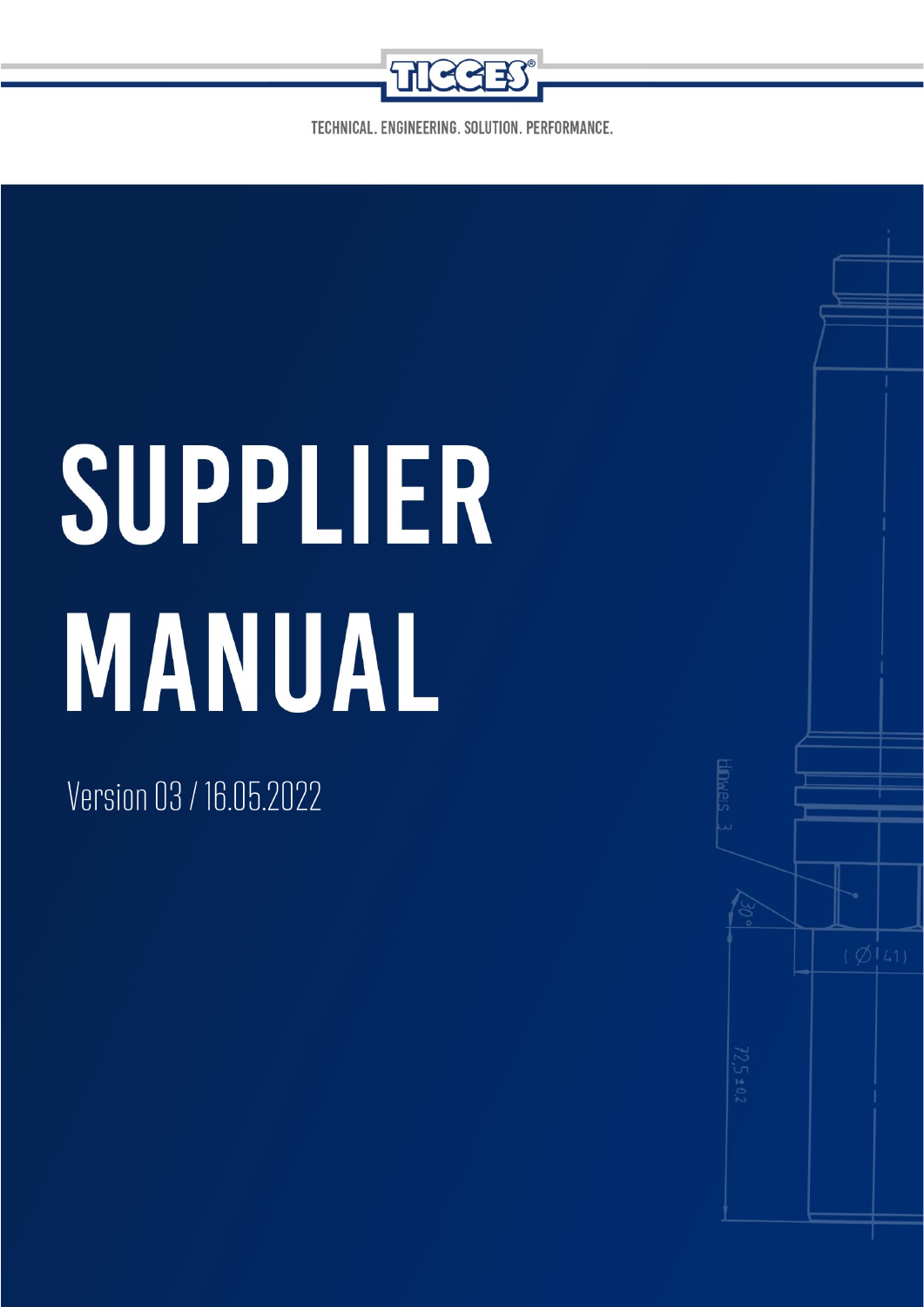

# <span id="page-1-0"></span>Table of contents

| $\mathbf 1$  |       |                                                                             |  |
|--------------|-------|-----------------------------------------------------------------------------|--|
|              | 1.1   |                                                                             |  |
|              | 1.2   |                                                                             |  |
|              | 1.3   |                                                                             |  |
|              | 1.4   |                                                                             |  |
|              | 1.5   |                                                                             |  |
|              | 1.6   |                                                                             |  |
|              | 1.7   |                                                                             |  |
|              | 1.8   |                                                                             |  |
|              | 1.9   |                                                                             |  |
|              |       |                                                                             |  |
|              |       |                                                                             |  |
|              |       |                                                                             |  |
|              |       |                                                                             |  |
|              |       |                                                                             |  |
|              |       | 1.15 Control of reworked/repaired products/handling of defective products10 |  |
|              |       |                                                                             |  |
| $\mathbf{2}$ |       |                                                                             |  |
|              | 2.1   |                                                                             |  |
|              | 2.2   |                                                                             |  |
|              | 2.2.1 |                                                                             |  |
|              | 2.2.2 |                                                                             |  |
|              | 2.2.3 |                                                                             |  |
|              | 2.2.4 |                                                                             |  |
|              | 2.2.5 |                                                                             |  |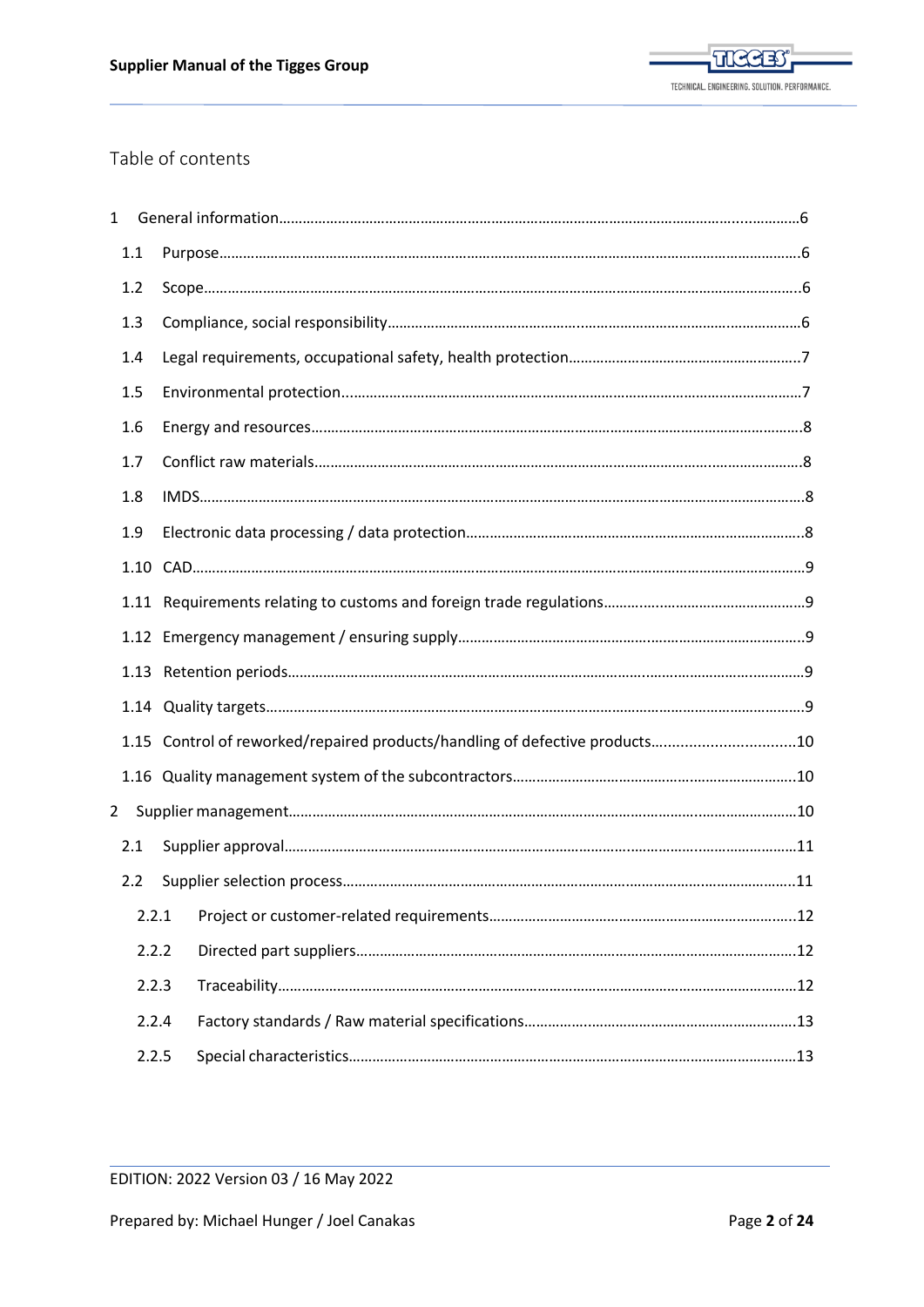|    | 2.3  |        |  |  |  |  |
|----|------|--------|--|--|--|--|
|    |      | 2.3.1  |  |  |  |  |
| 3  |      |        |  |  |  |  |
| 4  |      |        |  |  |  |  |
| 5  |      |        |  |  |  |  |
| 6  |      |        |  |  |  |  |
| 7  |      |        |  |  |  |  |
| 8  |      |        |  |  |  |  |
|    | 8.1  |        |  |  |  |  |
|    | 8.2  |        |  |  |  |  |
|    | 8.3  |        |  |  |  |  |
|    | 8.4  |        |  |  |  |  |
|    |      | 8.4.1  |  |  |  |  |
|    |      | 8.4.2  |  |  |  |  |
|    |      | 8.4.3  |  |  |  |  |
|    | 8.5  |        |  |  |  |  |
|    | 8.6  |        |  |  |  |  |
|    | 8.7  |        |  |  |  |  |
|    | 8.8  |        |  |  |  |  |
|    | 8.9  |        |  |  |  |  |
| 9  |      |        |  |  |  |  |
|    | 9.1  |        |  |  |  |  |
|    | 9.2  |        |  |  |  |  |
| 10 |      |        |  |  |  |  |
|    | 10.1 |        |  |  |  |  |
|    |      | 10.1.1 |  |  |  |  |
|    |      |        |  |  |  |  |
| 11 |      |        |  |  |  |  |
| 12 |      |        |  |  |  |  |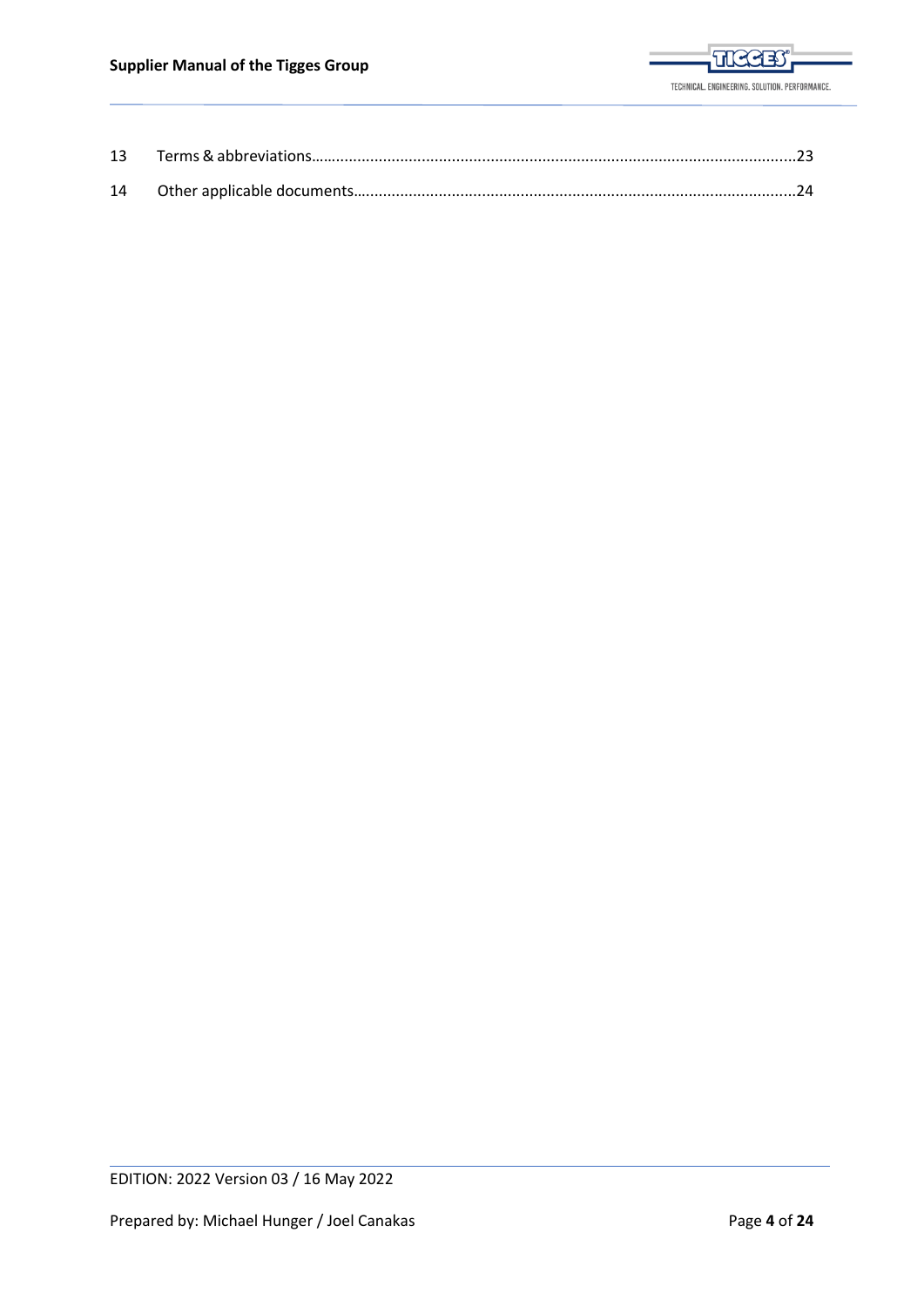

# **Preface**

The Tigges Group is a globally active supplier of high-quality, innovative and reliable drawing parts and systems in the automotive and non-automotive sectors.

In order to continue to meet the ever-increasing demands of our customers for quality and flexibility in the future, we need suppliers who will face the challenges of the future together with us. With suppliers as partners, we can master this task. If all parties produce the best products at the highest technical level at market-driven costs, we can be competitive together in the long run.

The Supplier Manual serves as a guideline for stable, sustainable and high-quality cooperation. We want to build a long-term partnership with our suppliers, communicate optimally and minimise conflicts as well as additional effort and costs with clear requirements for the benefit of both parties. Our suppliers commit themselves to acceptance and active support in order to maintain these principles along the entire supply chain.

This manual summarises key points of cooperation. For the suppliers of the Tigges Group, the expectations become transparent and it helps the supplier to align its processes with these and to fulfil them.

**Jens Tigges ppa. Michael Hunger i.V. Peter Solbach**

 CEO Technical General Manager Head of Procurement Department Quality Manager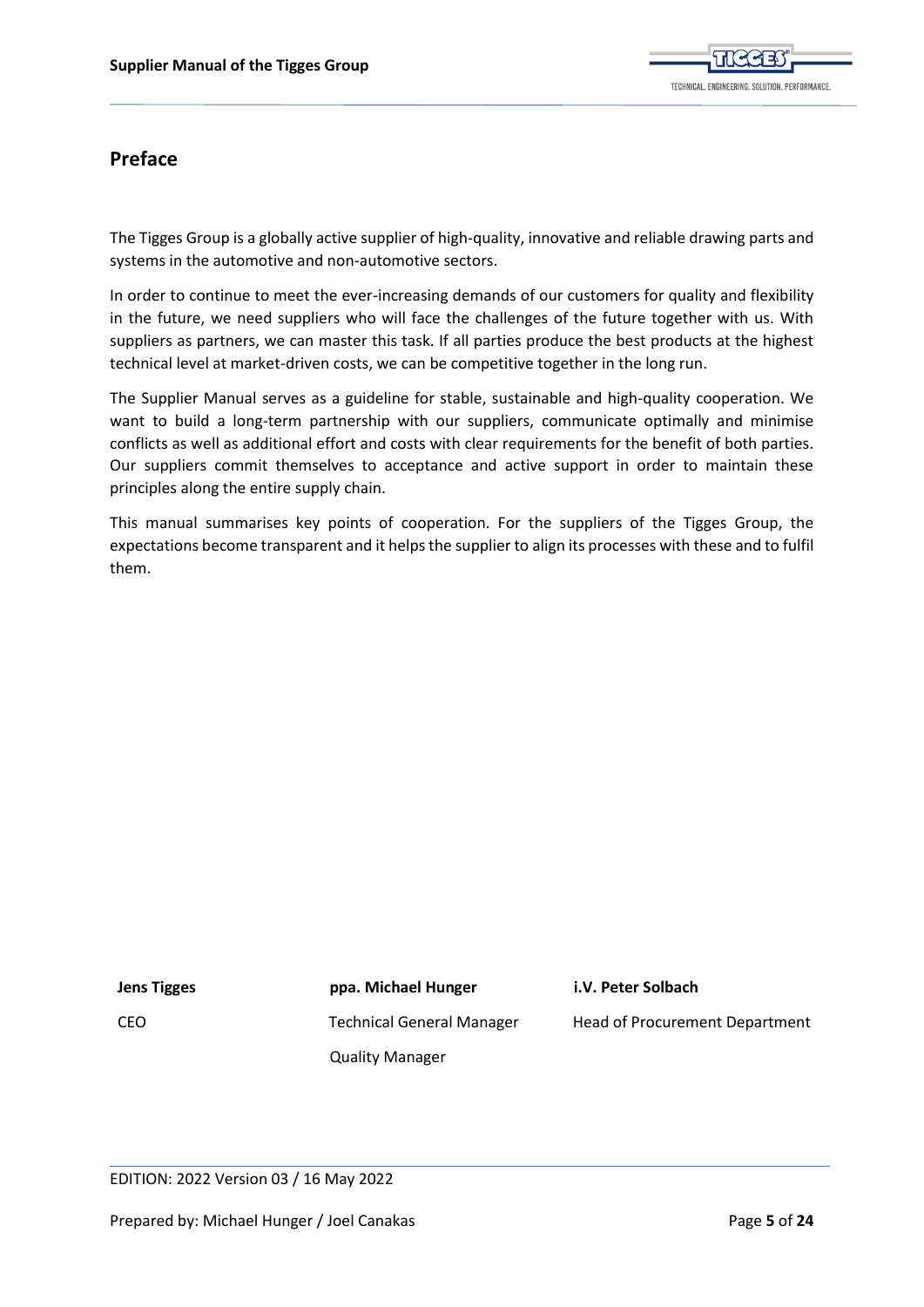

# <span id="page-5-0"></span>**[1 General information](#page-1-0)**

## <span id="page-5-1"></span>**[1.1 Purpose](#page-1-0)**

This guideline explains the quality requirements of the Tigges Group for suppliers. The quality management requirements defined in this guideline are intended to support the supplier in designing its procedures and processes in such a way, that the products and services purchased by the Tigges Group meet the specifications in all respects. The entire supplier management is defined by the Supplier Manual.

## <span id="page-5-2"></span>**[1.2 Scope](#page-1-0)**

This guideline applies to all suppliers of the Tigges Group and its subsidiaries worldwide and refers to the supply of all materials, components and assemblies in the project phase, series phase and for the aftermarket. It also applies to services of any kind that have an influence on the fulfilment of customer requirements. These include, for example, development, construction, planning and calibration services as well as pre-assembly, commissioning, sorting and reworking.

The Supplier Manual is a binding document.

If individual sub-areas cannot be fulfilled by suppliers, we expect concrete information on adaptation requests so that an approach for a solution can be found together, if necessary. Special agreements must be made in writing and supplement or replace the standard set out in this Supplier Manual. If contradictions arise between the requirements of the contractual agreements, technical documents and this manual, the contractual agreements and technical documents shall take precedence.

## <span id="page-5-3"></span>**[1.3 Compliance, social responsibility](#page-1-0)**

We, the Tigges Group, take responsibility for our actions by being socially, economically and ecologically responsible.

We take a stand on the following issues and expect our suppliers and subcontractors to adopt and comply with these requirements: Corruption and competition law, human rights, discrimination, environmental issues, fair operating and business practices, health protection and social responsibility.

The Tigges Group conducts its business fairly and with decency and respect. The basis for this is our Ethics and Anti-Corruption Policy, which is summarised in the Code of Conduct [\(https://www.tigges](https://www.tigges-group.com/de/)[group.com/de/\)](https://www.tigges-group.com/de/).

A prerequisite for cooperation is that the supplier agrees to our Code of Conduct and acts accordingly.

Relationships with suppliers must be based on fair dealing and fair competition in terms of quality, price, communication and compliance with applicable laws and regulations.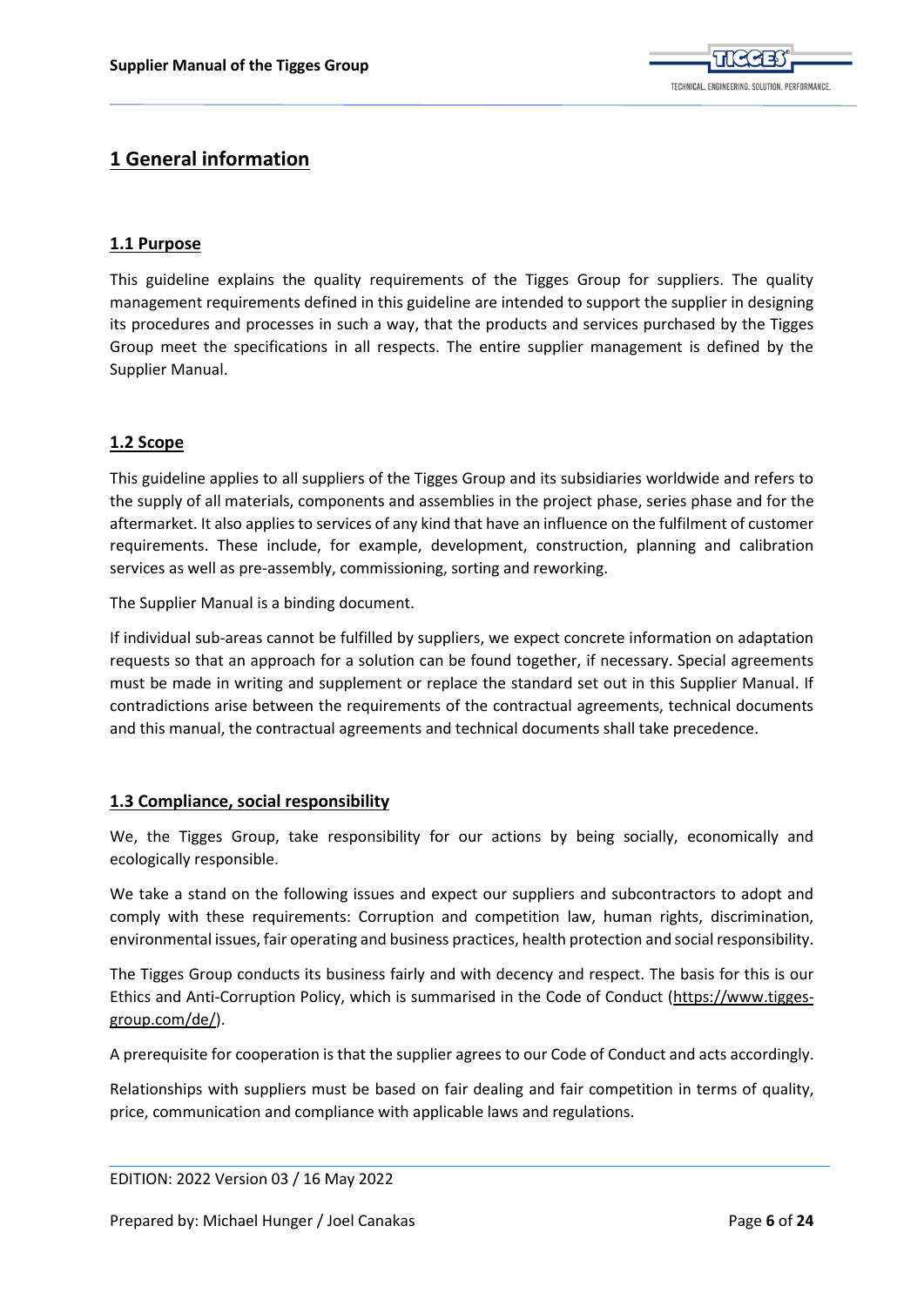Fair dealing means that no unfair advantage is gained through manipulation and concealment of or deception about facts, misuse of confidential information or information subject to professional law or similar practices.

In return, the Tigges Group ensures an objective basis for decision-making and equal opportunities for its potential suppliers.

## <span id="page-6-0"></span>**[1.4 Legal requirements, occupational safety, health protection](#page-1-0)**

Our suppliers ensure through their cooperation that all national and international laws, regulations and contracts for the relevant delivery are complied with without restriction. The same applies to all other norms and social standards. Compliance with legal regulations on the subject of product liability and safety is to be ensured by a Product Safety Commissioner (PSC), who is the contact person for the Tigges Group in the event of recalls and safety-related complaints.

The supplier shall ensure that all operating materials, equipment or other substances are procured and assessed professionally in accordance with the country-specific legal requirements and that corresponding sources of danger through the handling of these substances are eliminated. Employees are regularly trained with regard to occupational safety and health protection. Suppliers must demonstrate suitable recycling and disposal concepts for their products upon request.

The analysis of legal and regulatory requirements is not limited to predefined specifications of the Tigges Group.

Each supplier must independently identify all necessary legal requirements, analyse them and comply with them (in process validation and series production). The supplier shall ensure that the necessary safety data sheets and technical data sheets are made available to the Tigges Group without being requested to do so, especially in the event of changes.

## <span id="page-6-1"></span>**[1.5 Environmental protection](#page-1-0)**

The Tigges Group is aware of its responsibility towards the environment and has committed itself to its protection through various measures. Our aim is to produce in a CO2-neutral manner in the long term and with the support of our partners. Sustainability is one of the strategic goals of the Tigges Group and is also required of suppliers and sub-suppliers in an appropriate form.

For this reason, we also expect our suppliers to comply with the applicable environmental regulations, laws and ordinances.

Furthermore, we expect from our suppliers that the delivery complies with the current, countryspecific directives and regulations (ELV; China RoHS; WEEE) and the GADSL. Suppliers must comply with EU RoHS/REACH. Tigges Group must be notified immediately of any changes.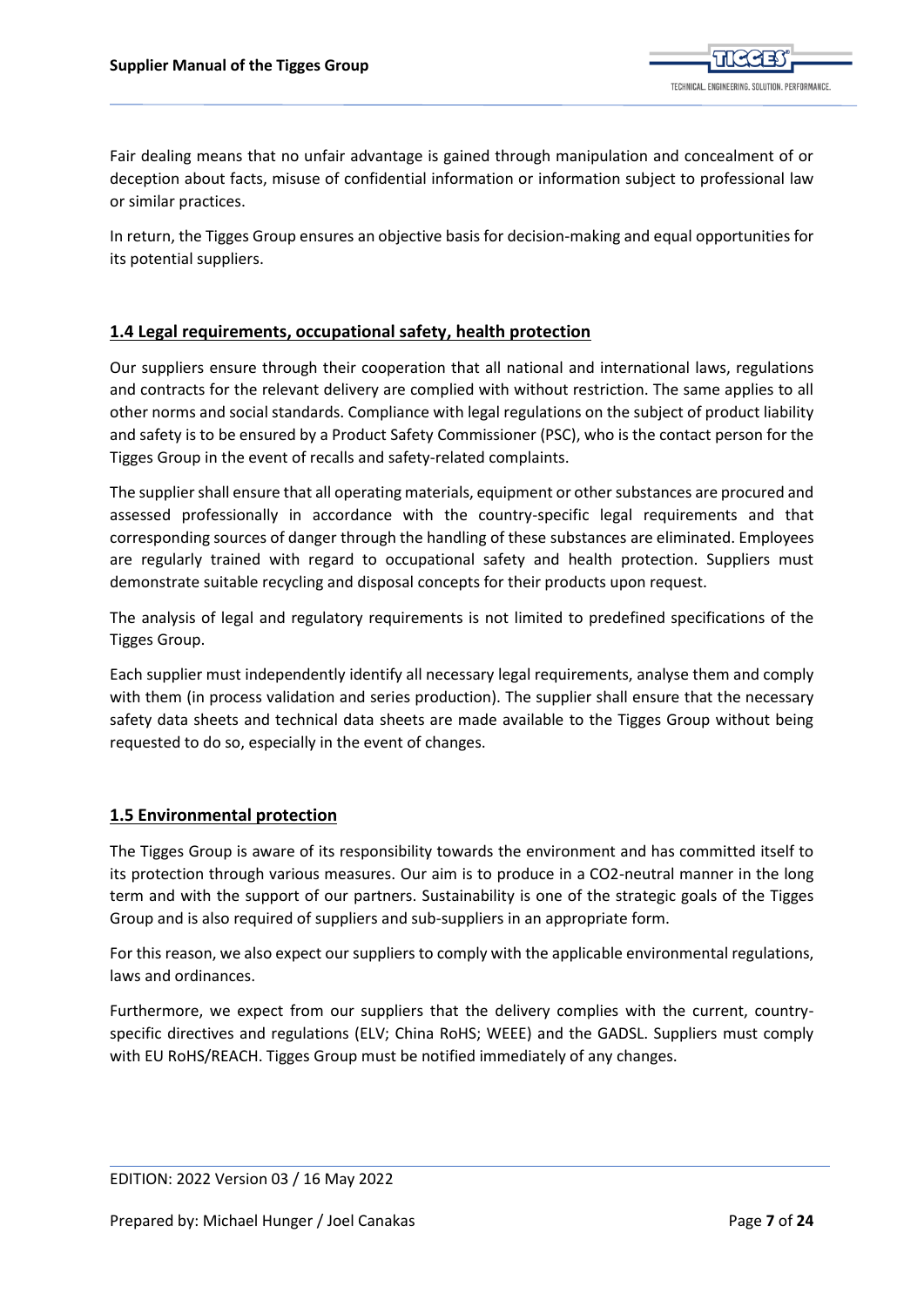

### <span id="page-7-0"></span>**[1.6 Energy and resources](#page-1-0)**

The supplier commits to using energy and resources in an ecologically sensible manner and to ensure continuous improvement of its environmental behaviour as a task for the entire organisation. This applies, above all, to suppliers of energy-intensive products.

The following aspects must be taken into account:

- Integration of sustainability into business decisions
- Responsible use of natural resources and efficient use of energy
- Introduction of clean production
- Preventive measures for pollution
- Designing products, materials and technologies according to the principles of sustainability
- Examining the possibility of using renewable raw materials

#### **[1.7 Conflict raw materials](#page-1-0)**

Conflict resources are natural resources whose systematic exploitation and trade in the context of a conflict can lead to serious human rights violations, violations of international humanitarian law or the realisation of criminal offences under international law.

The Tigges Group attaches importance to the fact that its suppliers and their subcontractors know the origin of the raw materials / minerals and take care not to use any conflict raw materials.

[Dodd Frank Act \(umweltbundesamt.de\)](https://www.umweltbundesamt.de/sites/default/files/medien/378/dokumente/umsoress_kurzsteckbrief_dfa_final.pdf)

#### <span id="page-7-1"></span>**[1.8 IMDS](#page-1-0)**

The IMDS is the material data system of the automotive industry.

All materials used in the production of cars/trucks are collected, maintained, analysed and archived in the IMDS. By using the IMDS, it is possible to fulfil the obligations imposed on automotive manufacturers and their suppliers by national and international standards, laws and regulations.

We expect our suppliers to ensure documentation via IMDS. TIGGES ID: 274, if necessary.

#### <span id="page-7-2"></span>**[1.9 Electronic data processing / data protection](#page-1-0)**

The Tigges Group uses supplier information exclusively within our purchasing department and relevant interfaces (e.g., scheduling, development, quality management, etc.) and does not pass it on to third parties.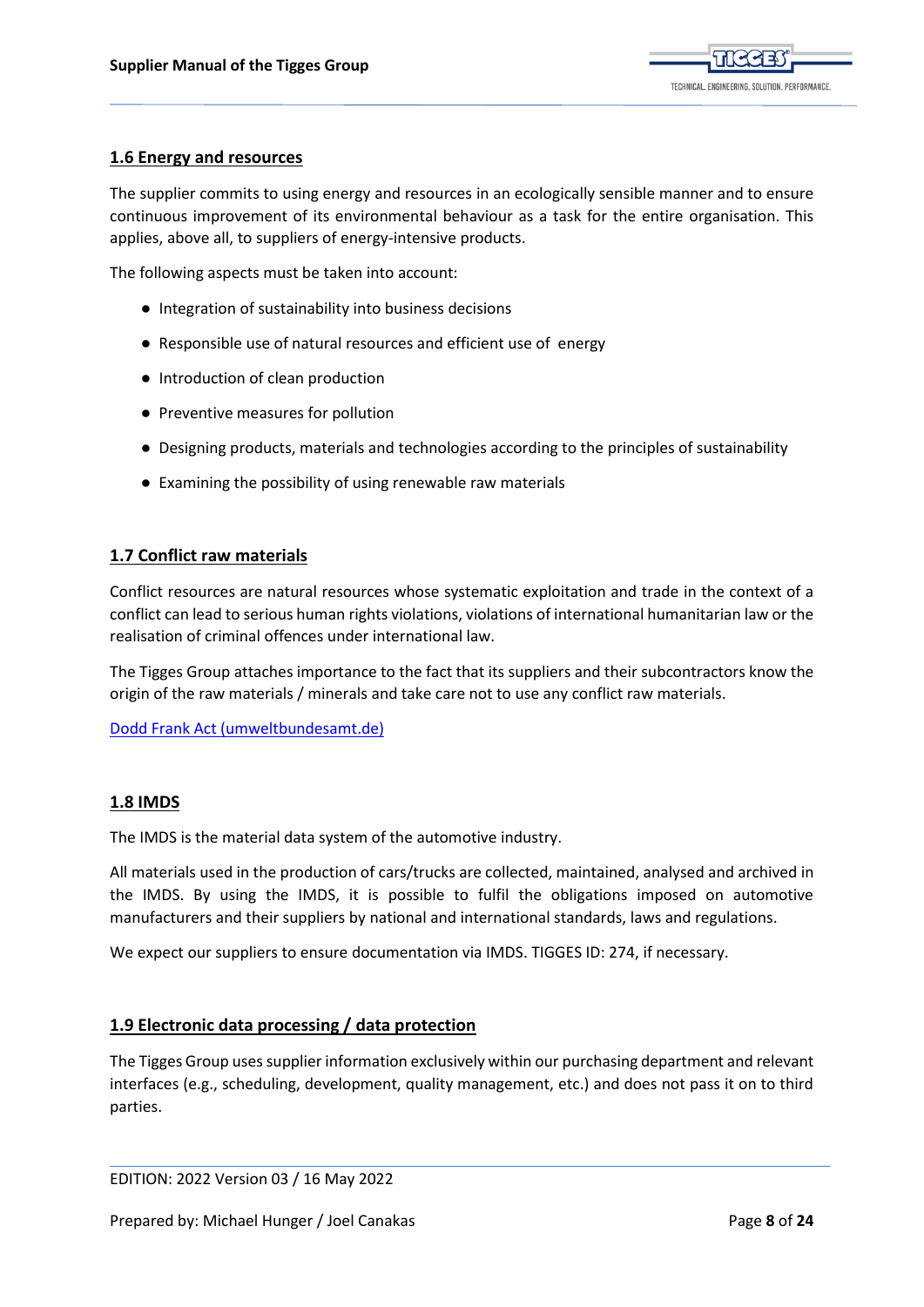

## <span id="page-8-0"></span>**[1.10 CAD](#page-1-0)**

We expect our suppliers to be able to handle the file formats commonly used in the development environment (e.g. .step / .iges / .dxf) and to provide data in this form if necessary.

#### <span id="page-8-1"></span>**[1.11 Requirements relating to customs and foreign trade regulations](#page-1-0)**

A supplier's declaration corresponding to the delivery of the preferential originating status of the goods delivered shall be made out. This individual declaration according to Appendix 1 to Regulation (EC) No. 1207/2001, amended by Regulation (EC) No. 1617/2006, can be made as an additional document together with the certificate or on the corresponding invoice.

## <span id="page-8-2"></span>**[1.12 Emergency management / ensuring supply](#page-1-0)**

In order to ensure the supply and the associated customer satisfaction even in the case of unforeseen events, we expect our suppliers to proactively prepare emergency plans. These must define which measures will be taken in emergency situations (such as flooding, power failure, fire, pandemic, etc.) to ensure that countermeasures are initiated as quickly as possible.

Emergency planning must be developed based on the measures for dealing with risks and opportunities.

Furthermore, it is expected that product-specific contingency plans or even concepts for alternative manufacturing options (such as machine malfunction and failure) are prepared in the course of the feasibility analysis and can be viewed if required.

## <span id="page-8-3"></span>**[1.13 Retention periods](#page-1-0)**

The supplier must ensure that order-related quality records can be made available on request. Any modification of the original documents is prohibited for quality records. In the event of premature termination of the business relationship, all quality records must be made available on request.

After expiry of the retention periods, the consent of the Tigges Group must be obtained before records are destroyed. The standard obligation to retain documents and records is 15 years from the date of the last production/delivery (including spare parts).

## <span id="page-8-4"></span>**[1.14 Quality targets](#page-1-0)**

The supplier must define quality objectives for relevant functions and establish processes and ensure that these are defined and adhered to throughout the organisation in order to meet customer requirements.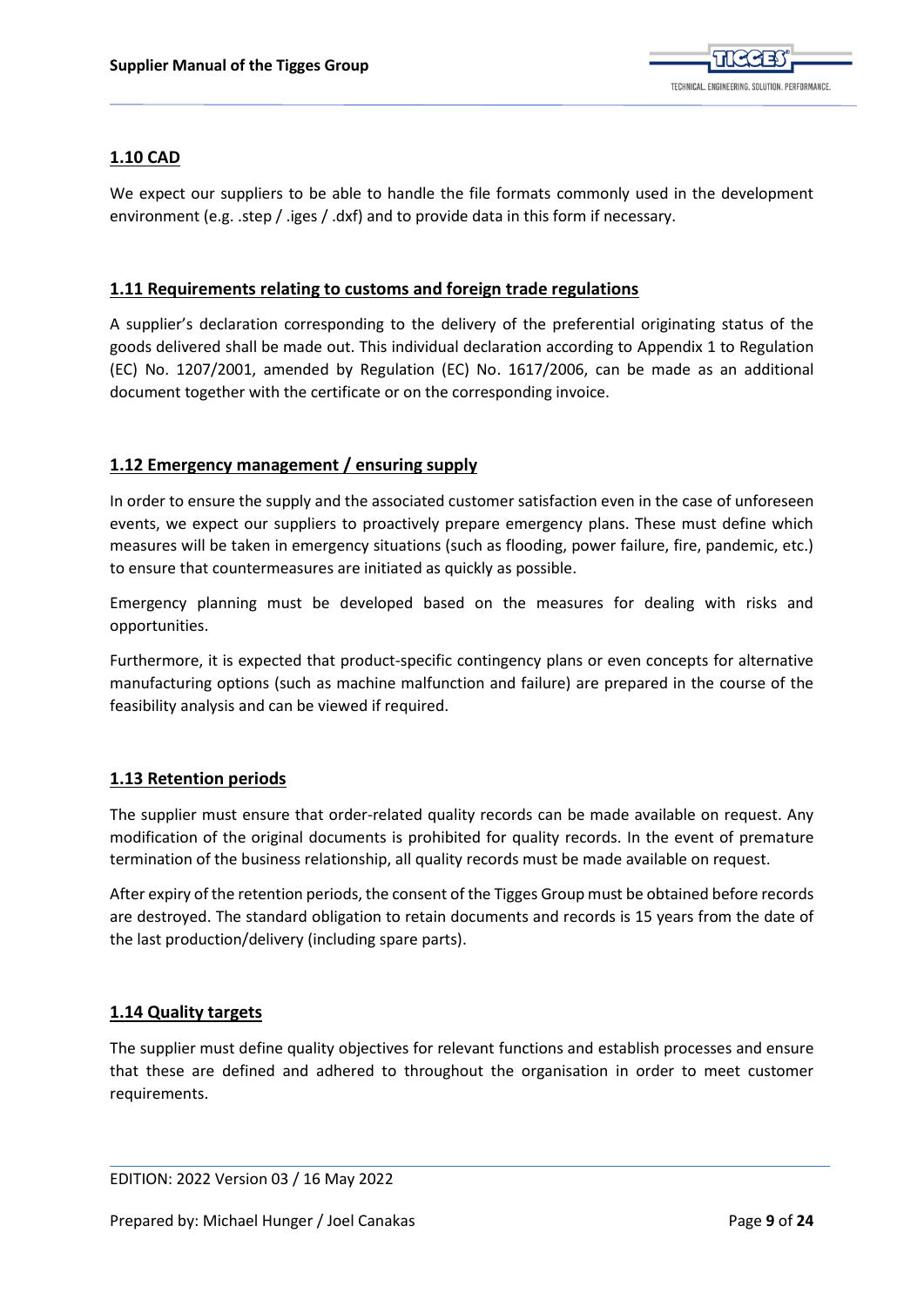If the quality performance affects the safety, quality or supply of products, the supplier must immediately report this in writing to the Head of Quality Assurance and the Head of Purchasing. The flow of information to the OEM/end customer shall be exclusively through the Tigges Group. In the event of technical and/or general clarifications, the Tigges Group reserves the right to involve the supplier in customer discussions.

## <span id="page-9-0"></span>**1.15 Control [of reworked/repaired products/handling of defective products](#page-1-0)**

Finished components / materials that do not meet the requirements must be reported immediately to the contact persons in purchasing.

The supplier must ensure by means of a process that components / materials to be scrapped are rendered unusable before disposal.

Any rework or repair to products that is not included in the agreed production control plan (approved PCP for the PPAP/PPF sampling phase) will be handled in accordance with "10 Change Management".

The Tigges Group is to be notified via the "Construction deviation request" form prior to delivery of the components. Delivery of the parts / material is only permitted after the deviation request has been approved in writing by the Tigges Group. Each affected delivery is to be marked with the label "Marking construction deviation".

Documents (see download[: https://www.tigges-group.com/de//](https://www.tigges-group.com/de/))

## <span id="page-9-1"></span>**[1.16 Quality management system of the subcontractors](#page-1-0)**

If the supplier purchases software, services, materials or other pre-supplies from sub-suppliers for the manufacture or quality assurance of the products, production or test equipment, he shall include these in his quality management system or ensure the quality of the pre-supply himself by means of suitable measures. The Tigges Group may demand proof from the supplier that the supplier is satisfied with the effectiveness of the quality management system of his sub-supplier. The supplier undertakes to ensure that all applicable legal and official requirements as well as all product and process-related special features are passed on along the supply chain - up to the actual place of manufacture. All quality assurance stipulations made between the Tigges Group and the supplier shall also apply to subsuppliers.

## <span id="page-9-2"></span>**[2 Supplier management](#page-1-0)**

The Tigges Group basically distinguishes between the supplier approval process and the supplier selection process.

After successful approval, a supplier is managed as an approved supplier and is taken into account by the purchasing department when orders are placed.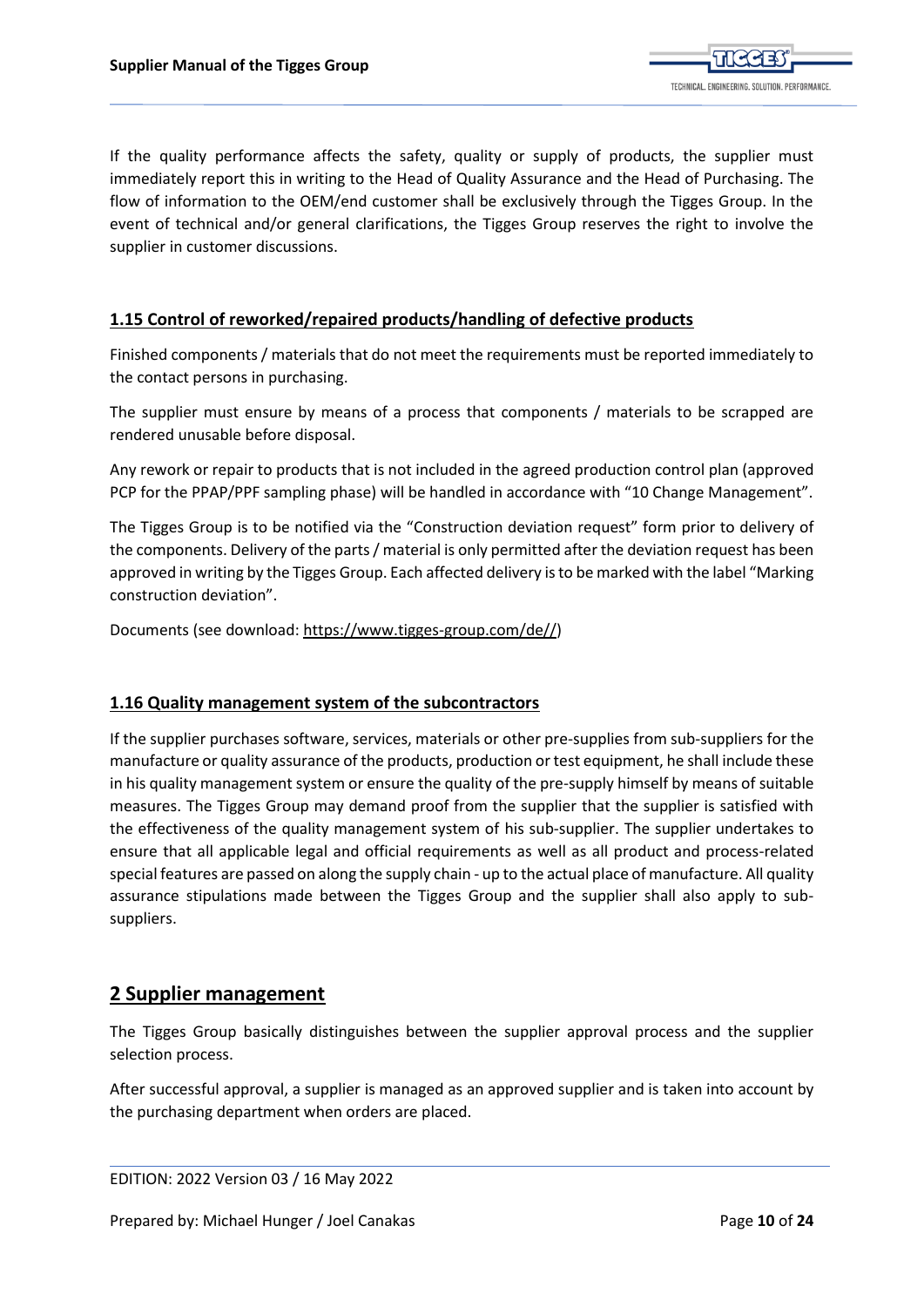

During supplier selection, the supplier is checked for suitability with regard to the project-related requirements of the Tigges Group.

## <span id="page-10-0"></span>**[2.1 Supplier approval](#page-1-0)**

A prerequisite for a supplier relationship with the Tigges Group is an effective quality management system with minimum requirements according to DIN EN ISO 9001 (certified by an accredited certification company according to the currently valid version).

The following requirements should confirm the effectiveness of the quality management system:

- High flexibility, ability to deliver, and adherence to delivery dates
- Competitive prices in international comparison
- Reconciling ecology and economy, i.e. compliance with applicable laws and

regulations are a minimum requirement – ISO 14001 certification

is desirable

- Compliance with occupational health and safety regulations
- International logistics orientation / compliance with customs and foreign trade regulations
- Continuous improvement of processes, procedures and products
- Fast and effective implementation of corrective and improvement measures
- Open communication between the supplier and the Tigges Group at all levels

The aim of this quality management system is to "live" the zero-defect principle.

For suppliers in the automotive sectors, target development according to IATF 16949 is desirable.

Further minimum requirements are:

- Our "Supplier Questionnaire" form must be completed for a general assessment
- Non-disclosure agreement (NDA) if necessary

#### <span id="page-10-1"></span>**[2.2 Supplier selection process](#page-1-0)**

Quotations are made free of charge at the request of the Tigges Group and must correspond to the requested scope of services (scope of delivery and quality, incl. the requirements described in this manual), the quantities and any requested delivery periods.

The supplier receives necessary information (drawings, data, reference to standards, tolerances, requirements on the product, etc.) together with the request. This data is the basis for a feasibility analysis for the supplier, which must be carried out before the quotation is submitted.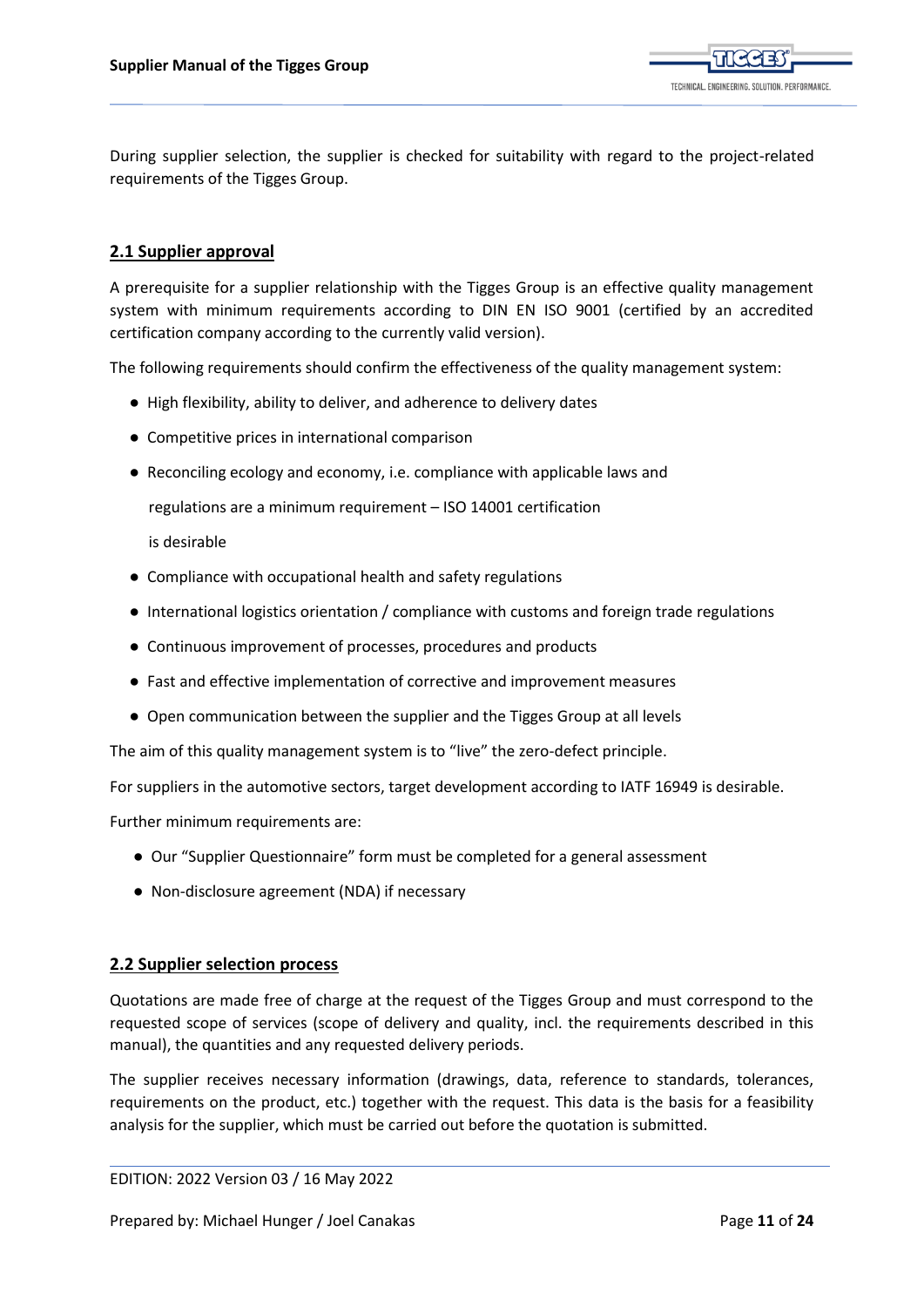The final manufacturability assessment is only requested in the course of the nomination.

The quotation must include all costs incurred in the manufacture and delivery of the requested product.

#### <span id="page-11-0"></span>**[2.2.1 Project or customer-related requirements](#page-1-0)**

Depending on the project or (end) customer, further requirements may be placed on the supplier. These would be, for example:

- Confirmation of CSR requirements
- Confirmation of Advanced Product Quality Planning (APQP)
- Confirmation of cleanliness specifications (technical cleanliness)
- Sampling documents (e.g., PPAP, PPF)

## <span id="page-11-1"></span>**[2.2.2 Directed part suppliers](#page-1-0)**

If an organisation manufactures components / assemblies and has to use parts for which the customer specifies the supplier from whom they are to be obtained, these are referred to as directed parts. In this case, the responsibility for quality still lies with the supplier who processes/works on the directed part.

This means that the organisation must take appropriate measures to ensure compliance with the quality requirements for these parts. A supplier of directed parts is therefore the sub-supplier from whom the directed part is to be procured.

Suppliers of directed parts can be prescribed by the Tigges Group or the end customer. This depends on the respective project and is communicated directly with the suppliers. The supplier receives the information via our purchasing department.

## <span id="page-11-2"></span>**[2.2.3 Traceability](#page-1-0)**

The supplier undertakes to ensure traceability and complete proof of quality for all materials, manufacturing processes and products by taking appropriate measures. The traceability is to be designed in such a way that in the event of a complaint it is possible to limit the defective parts/products to the smallest possible quantity (under economic aspects).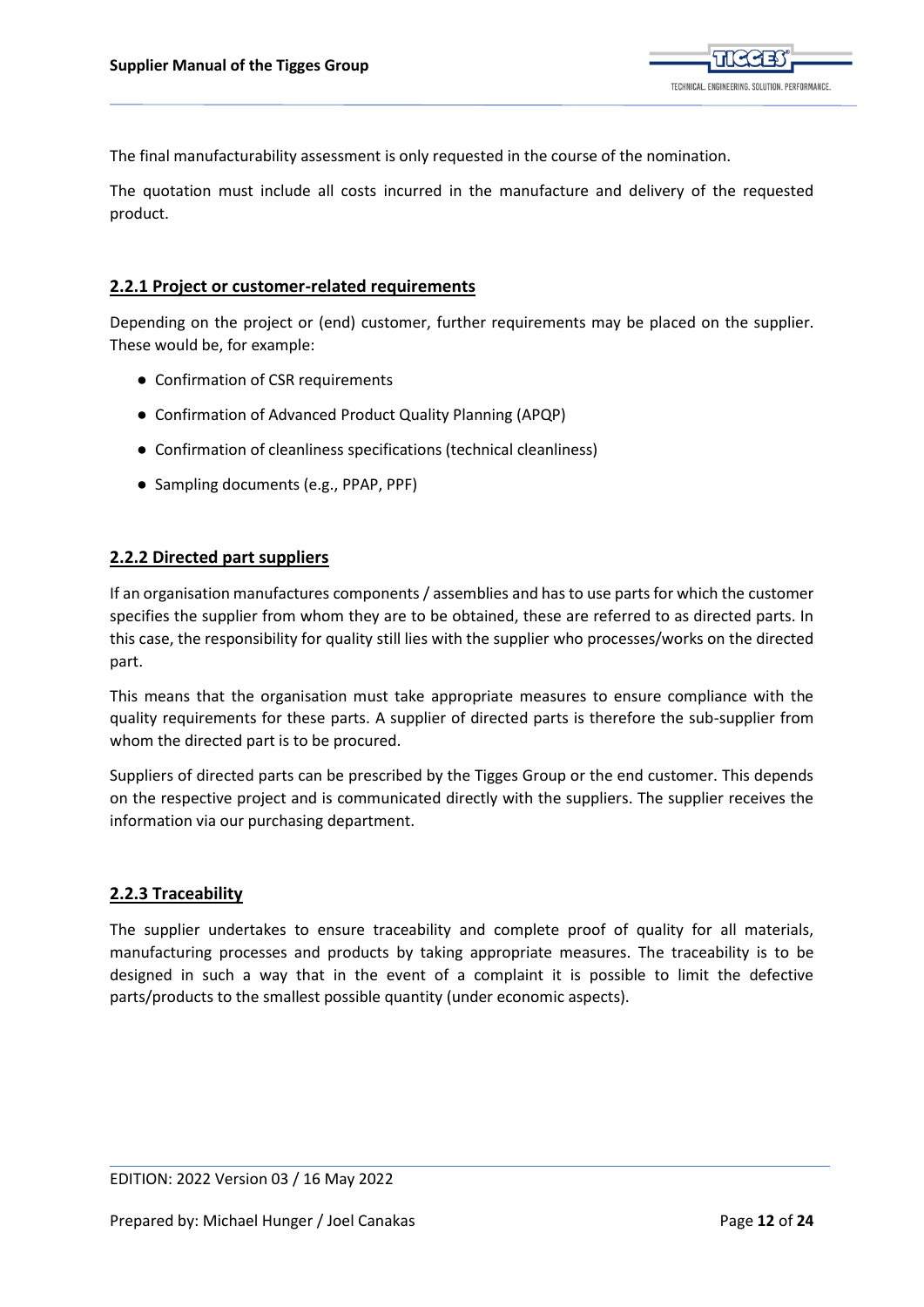## <span id="page-12-0"></span>**[2.2.4 Factory standards / Raw material specifications](#page-1-0)**

Essential requirements for products may be specified in corresponding factory standards. Suppliers will also find a reference to the corresponding factory standard on the current order documents/drawings or enquiries.

## <span id="page-12-1"></span>**[2.2.5 Special characteristics](#page-1-0)**

Generally, all product and process characteristics are important and must be complied with. For special characteristics, additional regulations apply for verification, validation and evidence according to customer specifications and rules of IATF 16949 / ISO 9001 / VDA.

Special characteristics are divided into two classes:

| <b>Safety-critical characteristics</b>   | Special product and process characteristics with influence |  |  |
|------------------------------------------|------------------------------------------------------------|--|--|
| <b>SC</b>                                | on safety, danger to life and limb or                      |  |  |
|                                          | compliance with legal requirements                         |  |  |
| <b>Function-critical characteristics</b> | Special product and process characteristics with           |  |  |
| CС                                       | significant influence on the function                      |  |  |

If special characteristics are stored on drawings for purchased parts, the obligation to provide evidence listed here applies to the supplier. Compliance with the specifications of the special characteristics must be ensured by the supplier (manufacturer of the characteristic) by means of a process capability >1.33. If this required process capability cannot be guaranteed, a 100% test must be carried out for the respective characteristic. Alternative tests for special characteristics must always be agreed with the Tigges Group and must be approved by the Tigges Group. The presence of special characteristics is noted on the document "Requirements for the product" in addition to the drawing details.

The effectiveness of the measures defined in the process FMEA must be proven.

A measuring system analysis (MSA) is mandatory for measuring and test equipment for the verification of special characteristics.

## <span id="page-12-2"></span>**[2.3 Supplier nomination](#page-1-0)**

The decision to nominate the supplier is a multidisciplinary decision based on the previous supplier selection process. The nomination phase is completed by the conclusion of the contract.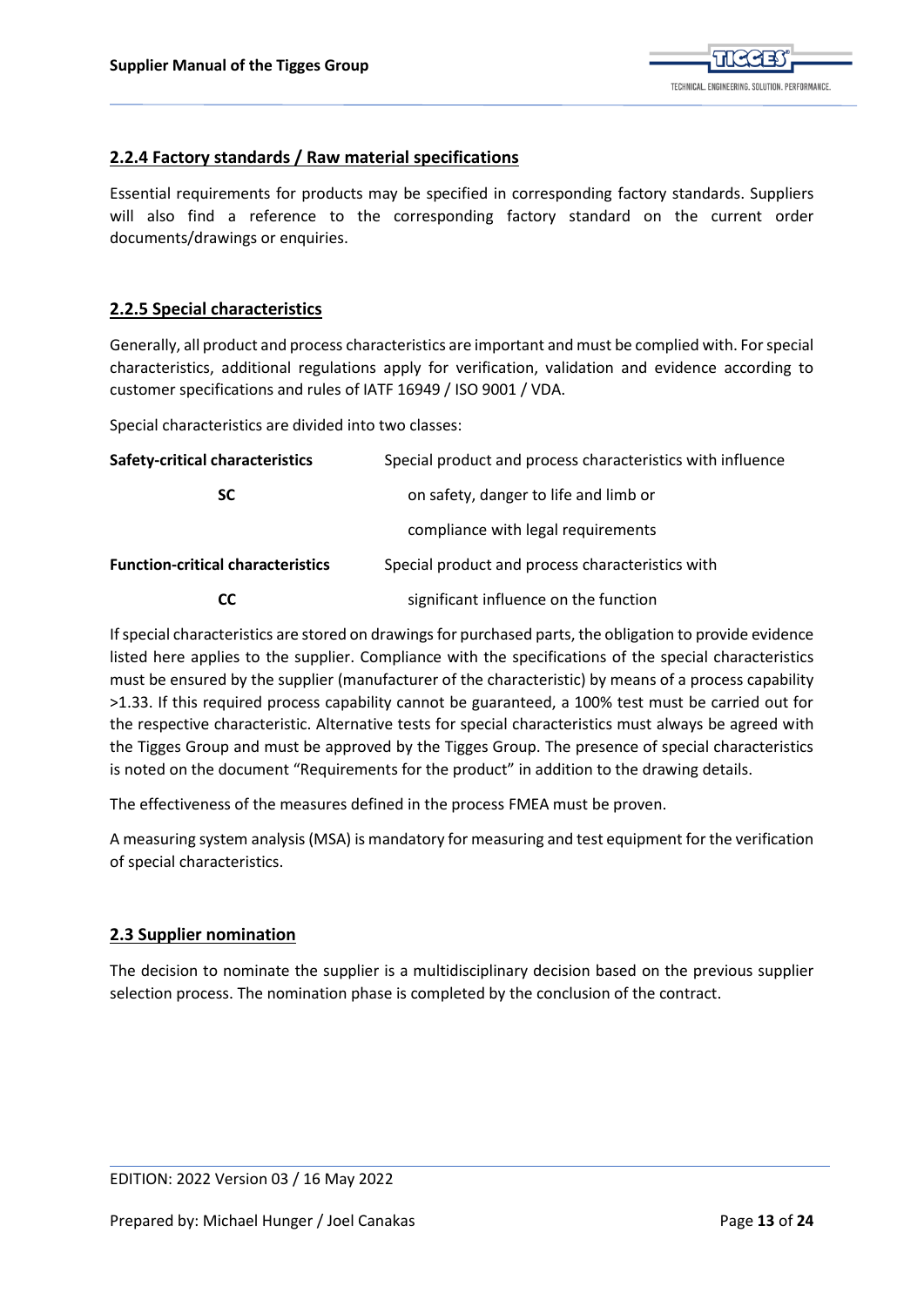

## <span id="page-13-0"></span>**[2.3.1 Product development projects with the supplier](#page-1-0)**

Within the framework of a coordination process with the Tigges Group, the mutual willingness to cooperate under the conditions of the Tigges Group is checked with the supplier. At a meeting, the criteria and conditions of cooperation are written down in a development contract, if necessary.

## <span id="page-13-1"></span>**[3 Escalation process](#page-1-0)**

In the event of a problem (e.g., large-scale complaint) caused by the supplier, a uniform escalation procedure is specified, which ensures that appropriate measures are taken. Escalation levels can also be imposed in the context of a negative supplier evaluation. The escalation process serves to accelerate the implementation and effectiveness of improvement measures.

If action plans are agreed with the supplier, the supplier is responsible for creating, updating and communicating them on a rolling basis in a timely manner and must do so without being asked.

## <span id="page-13-2"></span>**[4 Supplier assessment](#page-1-0)**

The strategic suppliers and those subject to audits are subjected to a comprehensive supplier evaluation on a regular basis. Our suppliers receive the results of the supplier evaluation in written form every year. The exact evaluation criteria are listed in the respective annex.

The aim is to systematically measure the performance of our suppliers. The supplier evaluation provides us with a decision-making basis for the selection of suppliers for series products and new products, assessment of material and process costs, further steps and measures within the framework of supplier development, right up to the phasing out of a supplier.

However, the goal of a long-term, partnership-based and high-quality cooperation should always be in the foreground within the framework of supplier development.

Supplier evaluation is important to us, so we expect our suppliers to use evaluation as a fundamental tool for continuous improvement and development, and to jointly maintain competitiveness as a result. The Tigges Group is free to agree quality targets with the supplier for the following period based on the supplier evaluation.

The assessment period is the respective previous business year (1 Jan.- 31 Dec.).

# <span id="page-13-3"></span>**[5 Supplier visits](#page-1-0)**

On-site visits to the supplier by Tigges Group employees can be carried out to deepen the common understanding of the cooperation, to deal with current topics and concerns or as part of supplier management. The date will be jointly agreed in advance and an agenda will be provided.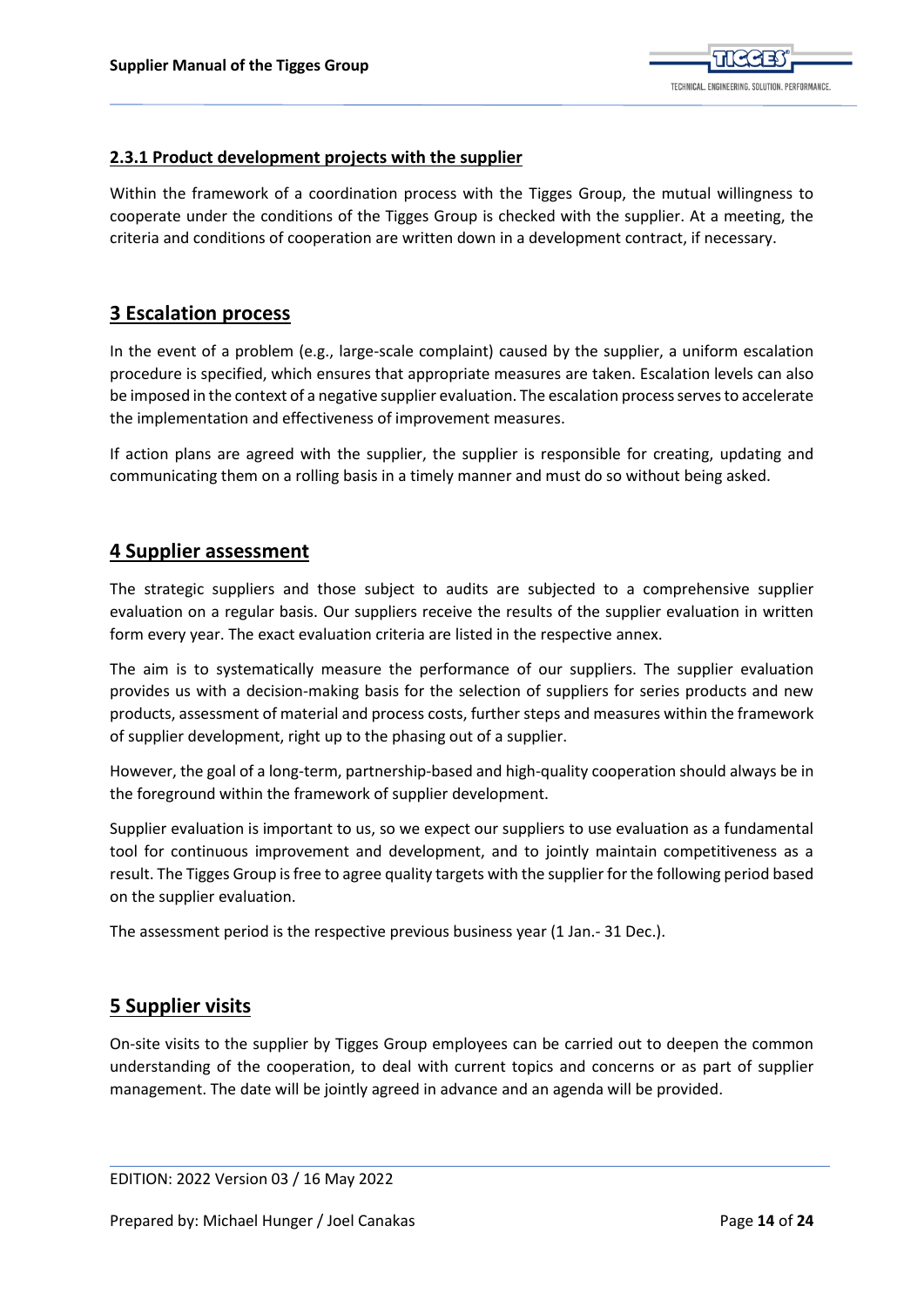

# <span id="page-14-0"></span>**[6 Audit and other inspections](#page-1-0)**

In the event of a necessary trigger (e.g., potential analyses, complaints, product relocations, supplier evaluation, etc.), visits to the supplier or its sub-suppliers may be necessary in the form of supplier discussions or audits.

In the course of these audits, the supplier is expected – after prior announcement of the date - to grant all representatives of the Tigges Group and its customers access to its production sites, and if necessary, also to its sub-suppliers. This will always be mutually agreed.

The production and work sites, compliance with the required QM system and order-specific criteria can be checked during the audit. Value-added processes at the supplier can be analysed and evaluated with the help of a process audit carried out by the Tigges Group. We generally aim to carry out process audits in accordance with VDA 6.3.

The same applies to production sites and workplaces of sub-suppliers / subcontractors of the supplier. The supplier shall oblige its sub-suppliers / subcontractors to comply with these requirements.

The result of the audit will be communicated to the supplier in the form of a written audit report. In the event of non-conformity or identified deviations or potentials for improvement, corrective actions must be initiated by the supplier by means of an action plan within the specified deadlines and in a sustainable manner. A review of the effectiveness and sustainability is sought after a given period of time. This review does not necessarily have to take place on site at the supplier's premises, alternative communication channels can also be used if the Tigges Group so decides.

# <span id="page-14-1"></span>**[7 Planning and monitoring of all processes](#page-1-0)**

To ensure product quality for all new or modified products, a quality planning is required with the following focus points.

- Manufacturing (machines, devices, tools, work processes, preventive maintenance)
- Capacity and procurement (machinery, operating and testing equipment, subcontractors, material)
- Handling, preservation, storage, packaging, transport
- Environmental protection in processes and recycling of products and packaging
- Reliability analysis, product safety
- Quality management methods (e.g., FMEA, SPC, MFU, inspection plan, etc.)

Quality planning must take into account the areas of incoming goods, production, inspection, final inspection, storage and packaging. This quality planning must be documented in a suitable form and proof must be provided to the Tigges Group upon request.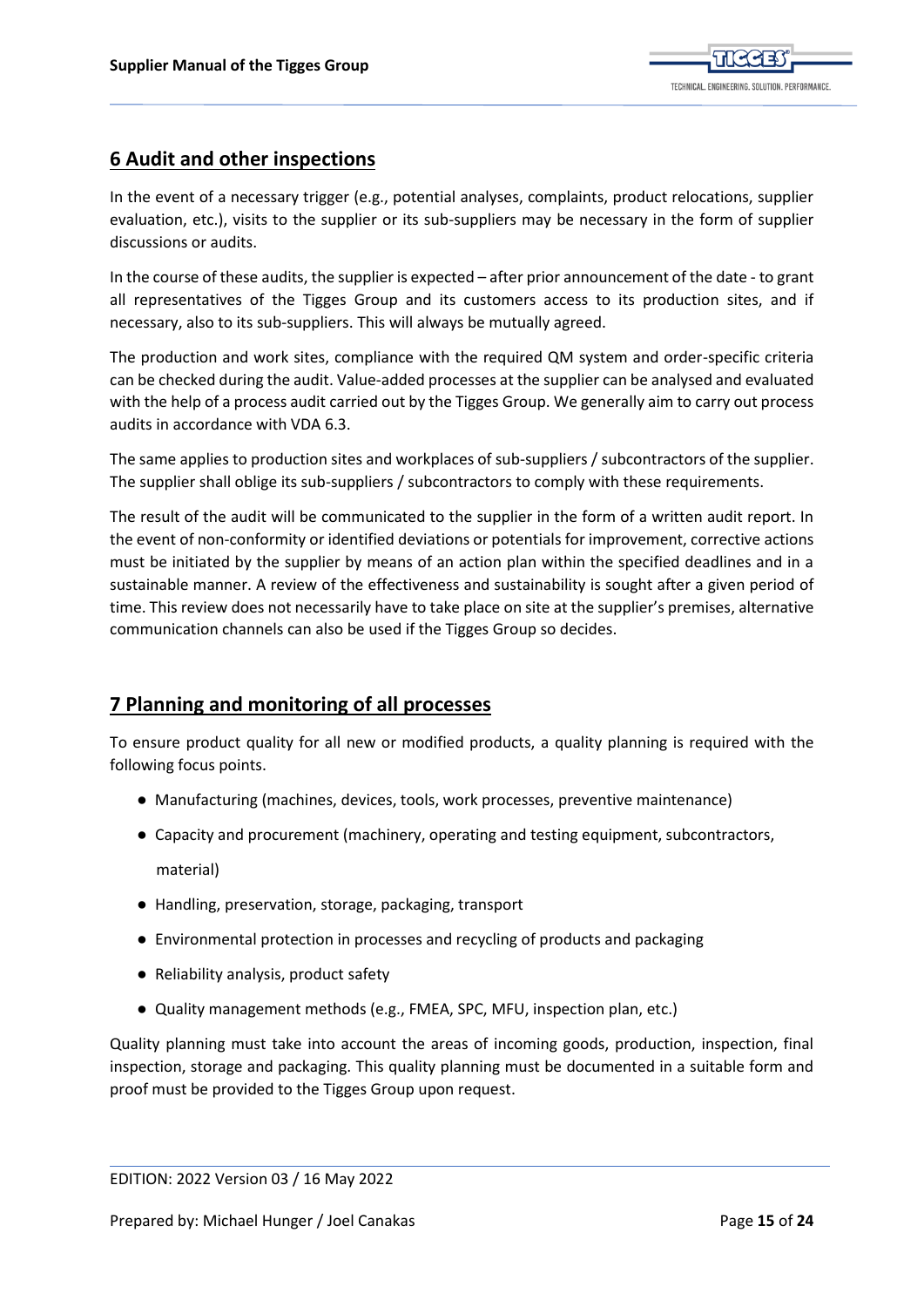

# <span id="page-15-0"></span>**[8 Sampling](#page-1-0)**

## <span id="page-15-1"></span>**[8.1 Purpose](#page-1-0)**

Upon request, the supplier shall carry out an initial sample inspection (production part acceptance procedure) and confirm compliance with all requirements according to drawings, specification books, standards, specifications and legal regulations.

This guideline is intended to ensure that the documents and processes necessary for sampling correspond to the required scope and time sequence.

Possible sources of error are to be identified and appropriate corrective measures are to be initiated even before the start of series production. A uniform and detailed procedure is therefore necessary to carry out sampling.

## <span id="page-15-2"></span>**[8.2 Sampling](#page-1-0)**

Sampling must always be provided at a defined and agreed point in time. Changes (according to customer requirements, product requirements), in the development as well as series production phase, must be re-sampled.

Sampling must always be provided in the following cases:

- New part according to drawing
- Requalification (re-sampling)
- Technical change resulting in an increase in the revision level of a specification or

drawing. For each new/changed drawing, the feasibility analysis must be

updated by the supplier.

- Relocation of production or relocation of individual machines
- Changes to the production method or process
- Changes to purchased parts / change of supplier
- Interruption of supply of more than 12 months
- Interruption of production for more than 12 months

The list is not finally binding. In case of doubt, the sampling must be coordinated with the Tigges Group.

Raw material deliveries are not subject to initial provision of samples. In the case of material deliveries, the supplier must ensure traceability to the delivered material via batch numbers or delivery note numbers. Test certificates according to the order of the material supplier with details of the mechanical properties and chemical analysis must be enclosed.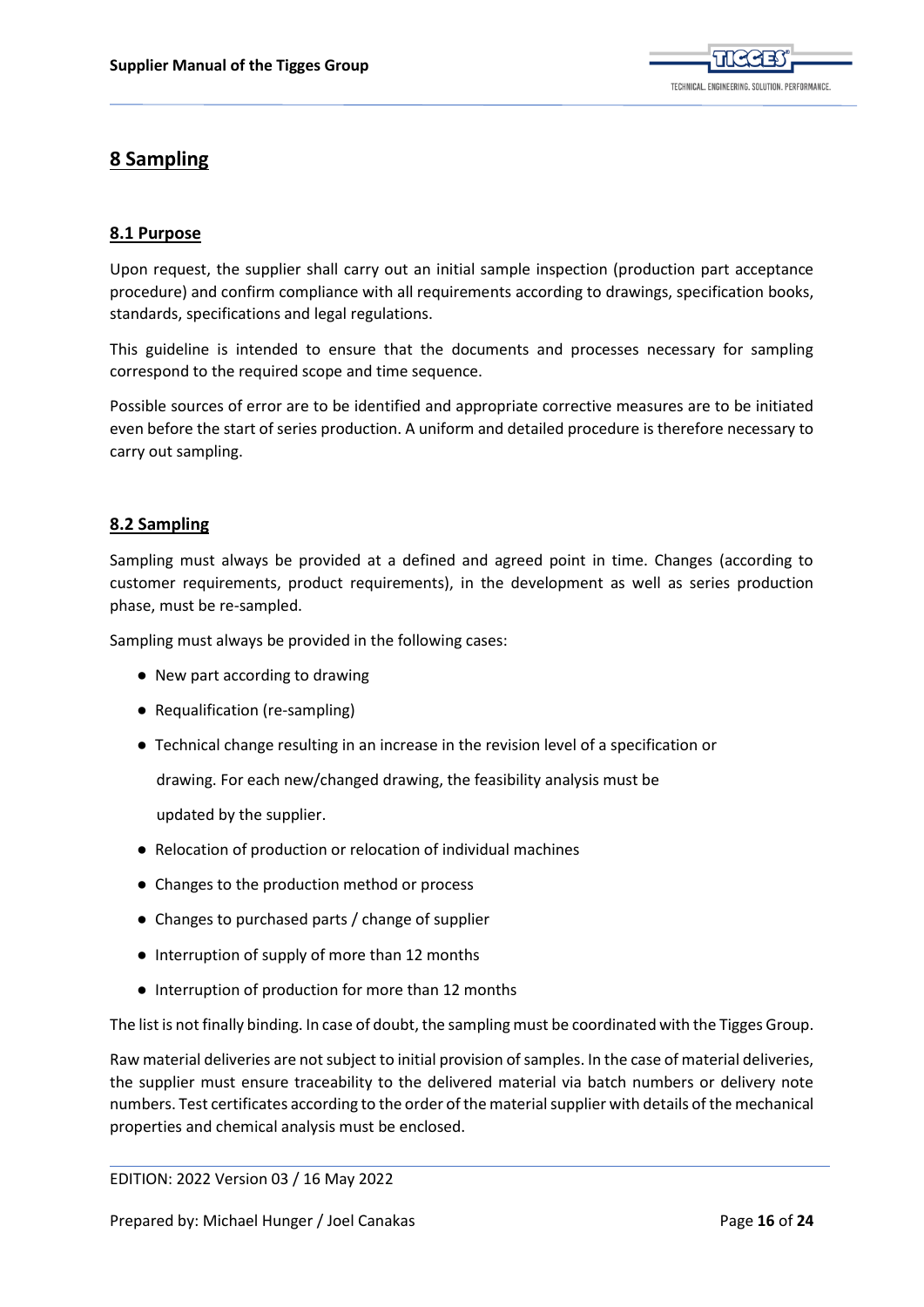**The delivery of series parts may only take place after written initial sample approval by the Tigges Group. Initial sample parts are to be delivered specially and visibly marked from the outside and shall be delivered separately. An exception requires written approval of the Tigges Group.**

## <span id="page-16-0"></span>**[8.3 Sampling conditions](#page-1-0)**

Sampling is carried out with parts that have been manufactured under series conditions with all process steps, testing and logistics processes (incl. all sub-supplier processes) (cf. DIN 55350, VDA Volume 2, AIAG PPAP Guideline in the respective current edition).

**Initial samples are to be delivered with complete documentation and order reference.**

## <span id="page-16-1"></span>**[8.4 Sampling procedure](#page-1-0)**

The supplier must use suitable and calibrated testing equipment which gives him the means to be able to test the parts for compliance with the given specifications.

Characteristics for which the supplier is responsible must be substantiated by appropriate proof of measurement (tests). If the characteristic is not manufactured by the supplier himself, but, for example, by the sub-supplier, the minimum requirement is that the proof of measurement (testing) is carried out by the sub-supplier.

The supplier undertakes to carry out the tests according to the agreed specifications and to document all characteristics individually with TARGET and ACTUAL values. The ACTUAL values must be able to be assigned to the sample parts.

## <span id="page-16-2"></span>**[8.4.1 Initial sampling](#page-1-0)**

The forms according to PPF / PPAP in the order are to be used for sampling. The cover sheet of the initial sample inspection report is to be filled in completely.

During the initial sample measurement, all items / characteristics of the Tigges Group drawing as well as the standards, ordering regulations and specifications listed therein are to be measured / checked and confirmed in all points.

## <span id="page-16-3"></span>**[8.4.2 Scope of sampling](#page-1-0)**

The scope of samples to be provided is coordinated and ordered with the supplier in advance.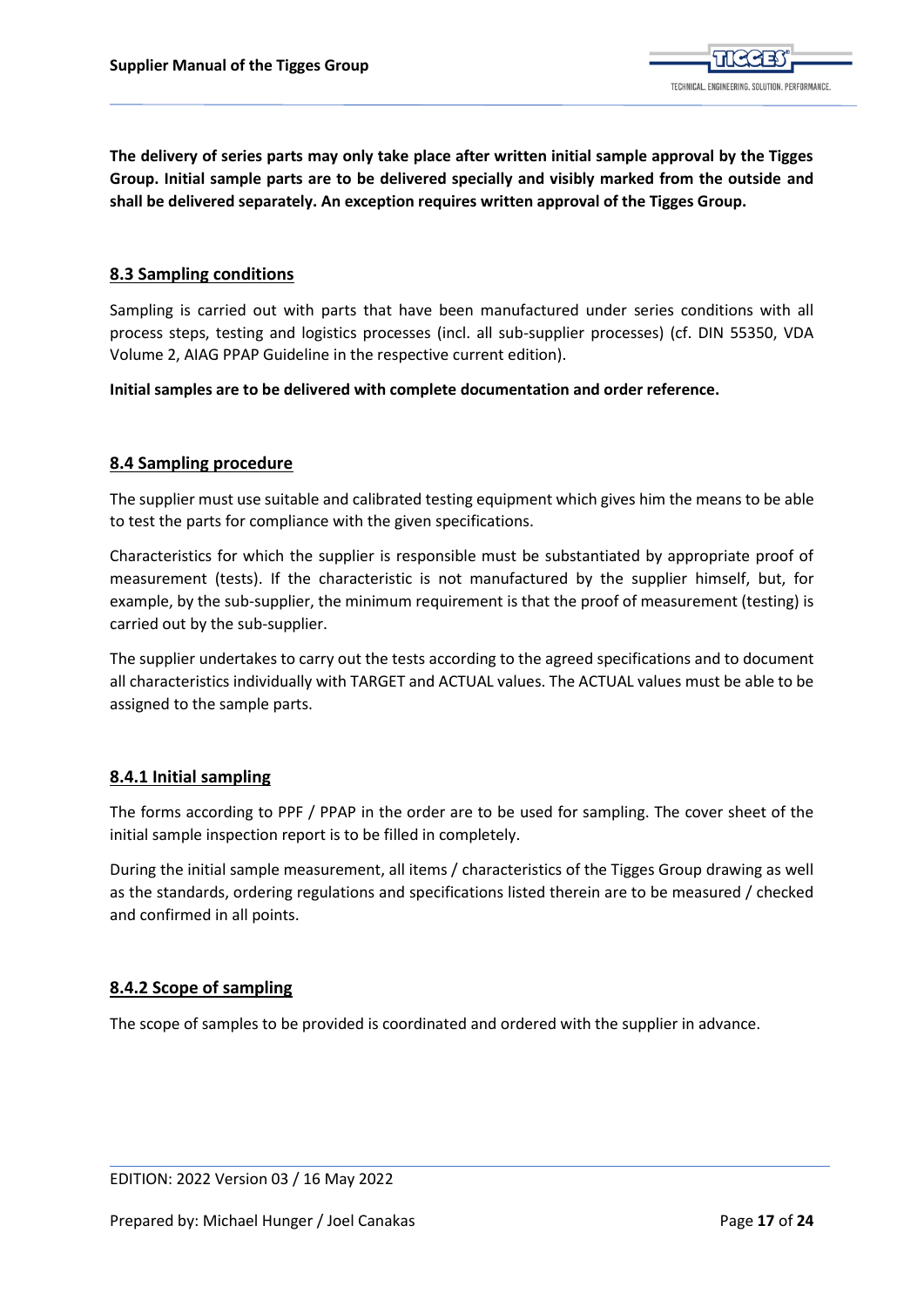

## <span id="page-17-0"></span>**[8.4.3 Modification of sampling](#page-1-0)**

In the case of modification samplings, only the characteristics / specifications affected by this and the main functional and functional characteristics are to be presented. The item numbers from the first EMPB are to be retained in the modification sampling.

Changes to the manufacturing process may only be made with the prior written approval of the Tigges Group. The scope of sampling required for the process change must be agreed with the Tigges Group. The obligation to notify the Tigges Group of the aforementioned changes lies with the supplier.

## <span id="page-17-1"></span>**[8.5 Control plan](#page-1-0)**

Depending on the sampling scope, the supplier shall create a control plan. For sampling according to VDA and PPAP, the requirements for the CP are specified in accordance with IATF 16949.

#### <span id="page-17-2"></span>**[8.6 Risk assessment](#page-1-0)**

The creation of a process FMEA for the corresponding component must be mandatorily ensured by the supplier, alternatively, another type of risk assessment can be used. This must be done in coordination with the Tigges Group.

The preparation of an FMEA must be based on the guidelines according to the state of technology (VDA / AIAG). The FMEA must be presented for inspection upon request. The FMEA cover sheet must be sent to the Tigges Group together with the sampling documents (depending on the defined scope of sampling).

## <span id="page-17-3"></span>**[8.7 Capabilities](#page-1-0)**

Proofs of capability (e.g., measuring system analysis, machine and process capability study) are to be provided as part of the sampling request. The supplier should define and evaluate special characteristics himself, if necessary, if there is no demand on the part of the Tigges Group.

The supplier must ensure the corresponding process capabilities for the characteristics.

For characteristics according to the drawing and/or guidelines from delivery specifications, the specifications from chapter 2.2.5 "Special characteristics" apply. Deviating requirements will be coordinated by the Tigges Group with the supplier.

Proof of measuring equipment capability must be provided for all measuring equipment used for testing the special characteristics. The procedure must be carried out in accordance with VDA Volume 5 or MSA (AIAG).

**These regulations also expressly apply to deliveries outside of sampling (series production).**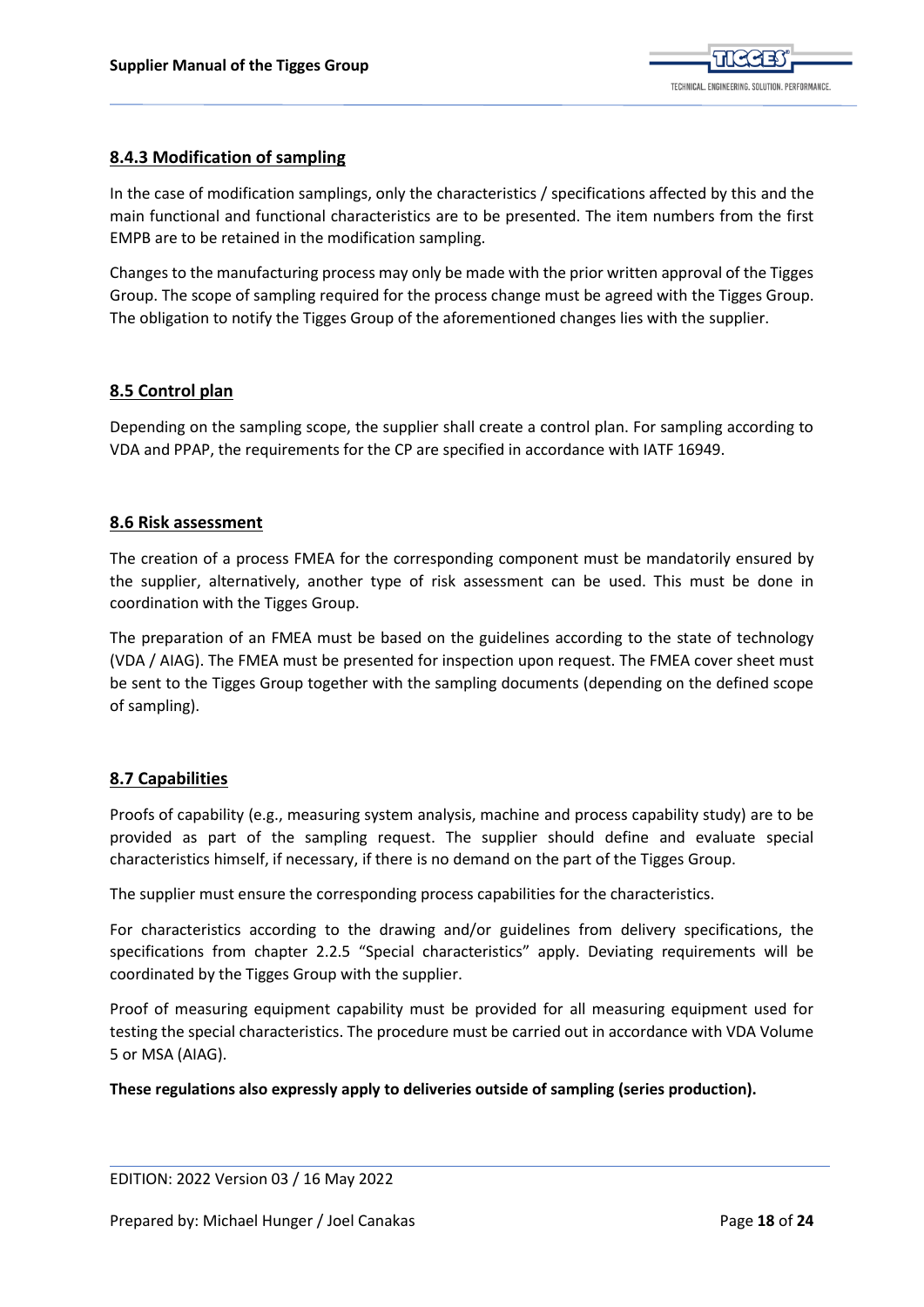

### <span id="page-18-0"></span>**[8.8 Decisions](#page-1-0)**

The supplier will be notified of the decision on the respective sampling. Samples that do not meet this sampling requirement will be rejected.

If the test results correspond to the specifications, a release for series delivery is granted.

In the case of a release with a condition, the deviating characteristic must be subsequently sampled.

If the initial sampling was rejected, the presentation of new initial samples including new sampling documents is required in any case.

#### **Note:**

Deviations from specification requirements that are not detected during the initial sample inspection can also be objected to later, since approval does not release the supplier from the responsibility to deliver according to the respective valid specification.

#### <span id="page-18-1"></span>**[8.9 Exceptions](#page-1-0)**

Other procedures may be agreed in deviation from this requirement. However, these must always be in writing and are not permissible without prior agreement with the Tigges Group.

## <span id="page-18-2"></span>**[9 Serial deliveries](#page-1-0)**

## <span id="page-18-3"></span>**[9.1 Packaging and labelling](#page-1-0)**

Within the Tigges Group, the logistics process is ensured with VDB (packaging data sheets).

The packages are to be secured against slipping. We expect an ecologically sensible, resource-saving design of the packaging. Exchangeable pallets, load carriers and reusable containers are to be preferred, but always to be agreed in writing with the Tigges Group in advance.

The labelling of the packages must be carried out in accordance with the agreement. At the very least, however, clear identification must be guaranteed throughout the entire transport and storage process. The following must be indicated on all delivery documents (order confirmation, delivery note and shipping documents etc.): our order number, material number, batch number, material designation and weight.

Mixed packaging / mixed containers with different ID numbers in one packaging are not desired. If collective loading units are formed, these are to be packed in such a way that the same materials are visibly grouped. The pallet is to be marked as "mixed pallet".

The agreed delivery conditions do not release the supplier from the obligation to pack the goods safely for transport.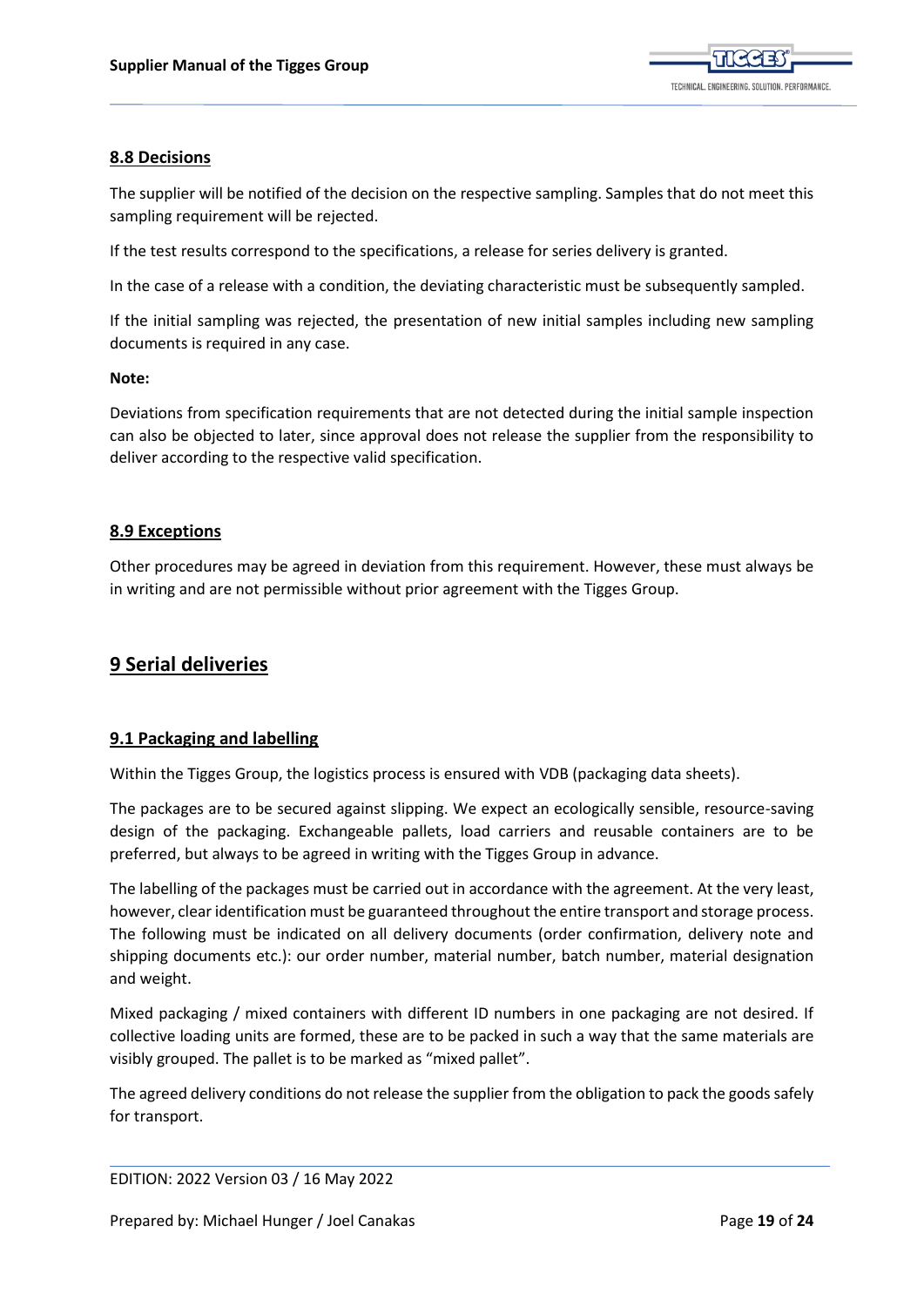

The consignment shall be loaded, stowed and secured. The supplier is responsible for compliance with the laws and regulations on load securing.

The goods must be placed in such a way that no danger arises for persons, vehicles or third-party goods during unloading. Delivery must be made in vehicles capable of ramp and rear unloading. In the case of long goods, the vehicle must be able to be unloaded from the side (tarpaulin bridge, curtain trailer).

#### <span id="page-19-0"></span>**[9.2 Hazardous goods](#page-1-0)**

Hazardous materials must be appropriately packaged and labelled in accordance with current legislation and regulations and must be accompanied by the current MSDS version.

Hazardous goods must also be packaged, labelled and transported in accordance with current legislation (e.g., ADR in Europe) and regulations of the relevant country (including transit countries).

## <span id="page-19-1"></span>**[10 Change management](#page-1-0)**

#### <span id="page-19-2"></span>**[10.1 Products and processes](#page-1-0)**

To ensure the satisfaction of our customers, we rely on open and effective communication with our suppliers. Therefore, we expect our suppliers to inform the Tigges Group promptly and proactively in the event of changes.

This includes, among other things:

- Change times for product or process changes (incl. parameter changes)
- Implementation of product or process changes
	- $\bigcirc$  This also applies to all purchased parts as well as the involved raw materials and supplies.
	- ⃝ The lead time is min. 6 months for mechanical and 9 months for electrical
		- and / or electronic components.

The supplier undertakes to obtain the consent and approval of the Tigges Group as to whether a planned product or process change can be implemented. In order to be able to assess the effects of a change as quickly as possible, the supplier must complete and submit an application for change to the respective contact person of the Tigges Group. The application is then processed by the Tigges Group and the decision is communicated to the supplier.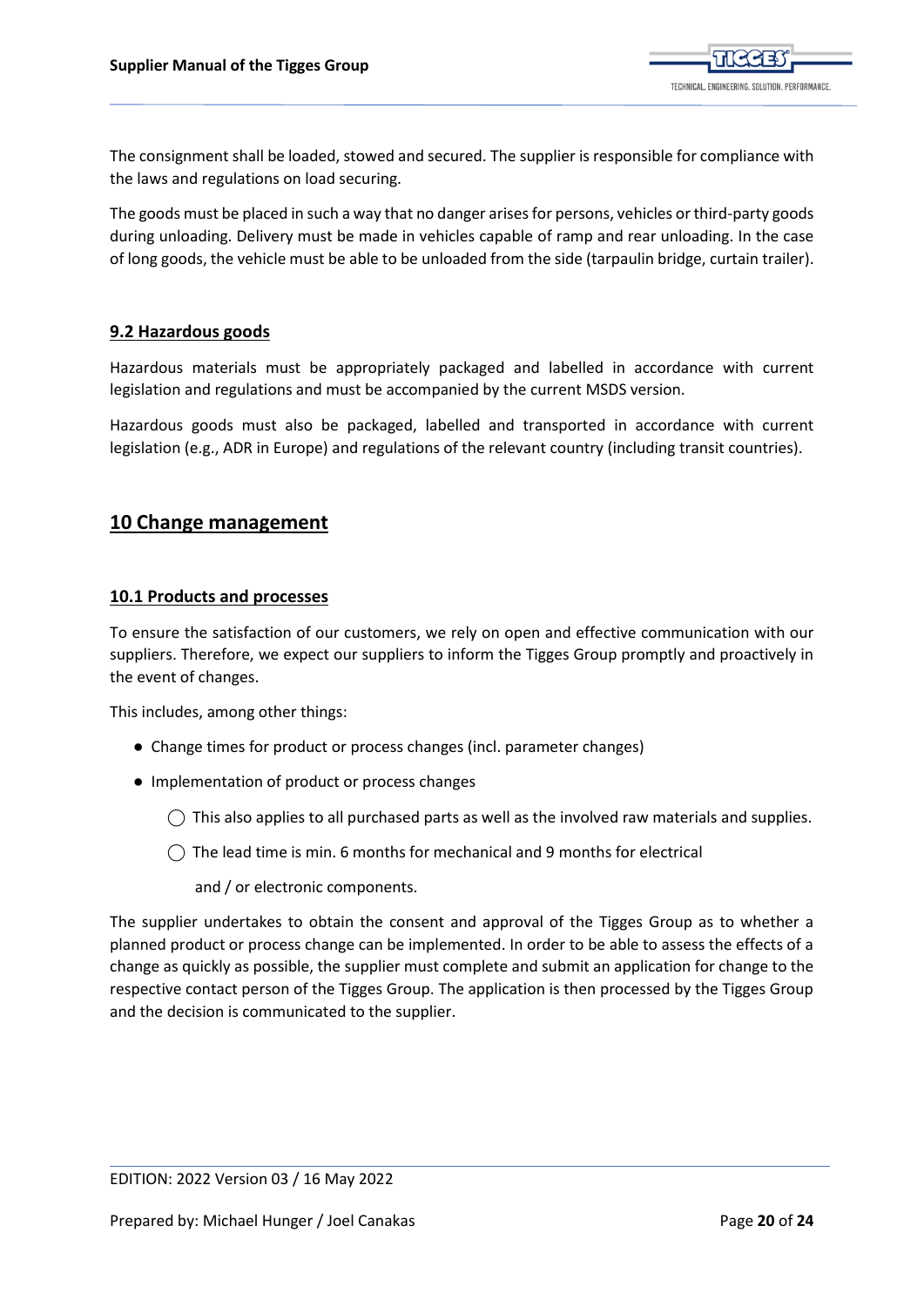

## <span id="page-20-0"></span>**[10.1.1 Deviation / special release](#page-1-0)**

If it becomes apparent prior to the process or within the value-added chain that agreements made regarding quality characteristics cannot be complied with, the supplier shall inform the respective contact person of the Tigges Group of this without delay by means of the form "Construction deviation request" (see homepage [https://www.tigges-group.com/de/\)](https://www.tigges-group.com/de/) (see also 1.15 "Label"). The supplier shall also be informed immediately by the Tigges Group of all deviations detected after delivery for which no construction deviation request is available. The supplier shall disclose all required data and facts in the interest of a quick solution.

A copy (marking) of the released construction deviation request (BAW) must be enclosed with each affected delivery.

## <span id="page-20-1"></span>**[10.2 Cooperation](#page-1-0)**

Any cancellations and changes of certifications, insurances, shareholders / managing directors, fundamental organisational changes (etc.) must be reported immediately and in writing to the Tigges Group.

Over time, risk-based thinking has become an essential part of the quality management systems. The Tigges Group expects open, direct and prompt communication in the event of the following risk factors:

- Potential supply risks identified by the supplier
- Delivery problems and postponements of deadlines
- Non-compliance with agreements made on quality characteristics

# <span id="page-20-2"></span>**[11 Complaint handling](#page-1-0)**

For the Tigges Group, the primary objective is to supply our customers with high-quality material on time. In the event of disruptions in the process and production of the Tigges Group or the customer, the costs will be charged to the party responsible. The costs are communicated plausibly and openly to the suppliers. Costs do not arise if the supplier delivers according to specification and communicates possible issues with the Tigges Group in advance.

The supplier must inform the Tigges Group immediately as soon as he becomes aware of possible problems in the areas of safety, quality or delivery bottlenecks.

If the supplier recognises possible defects in his products or processes (also within the scope of his product monitoring obligation), he must inform the Tigges Group of this immediately. In this case of self-reporting as well as in the case of complaints, the supplier shall immediately submit a prompt, meaningful analysis of the cause of the problem.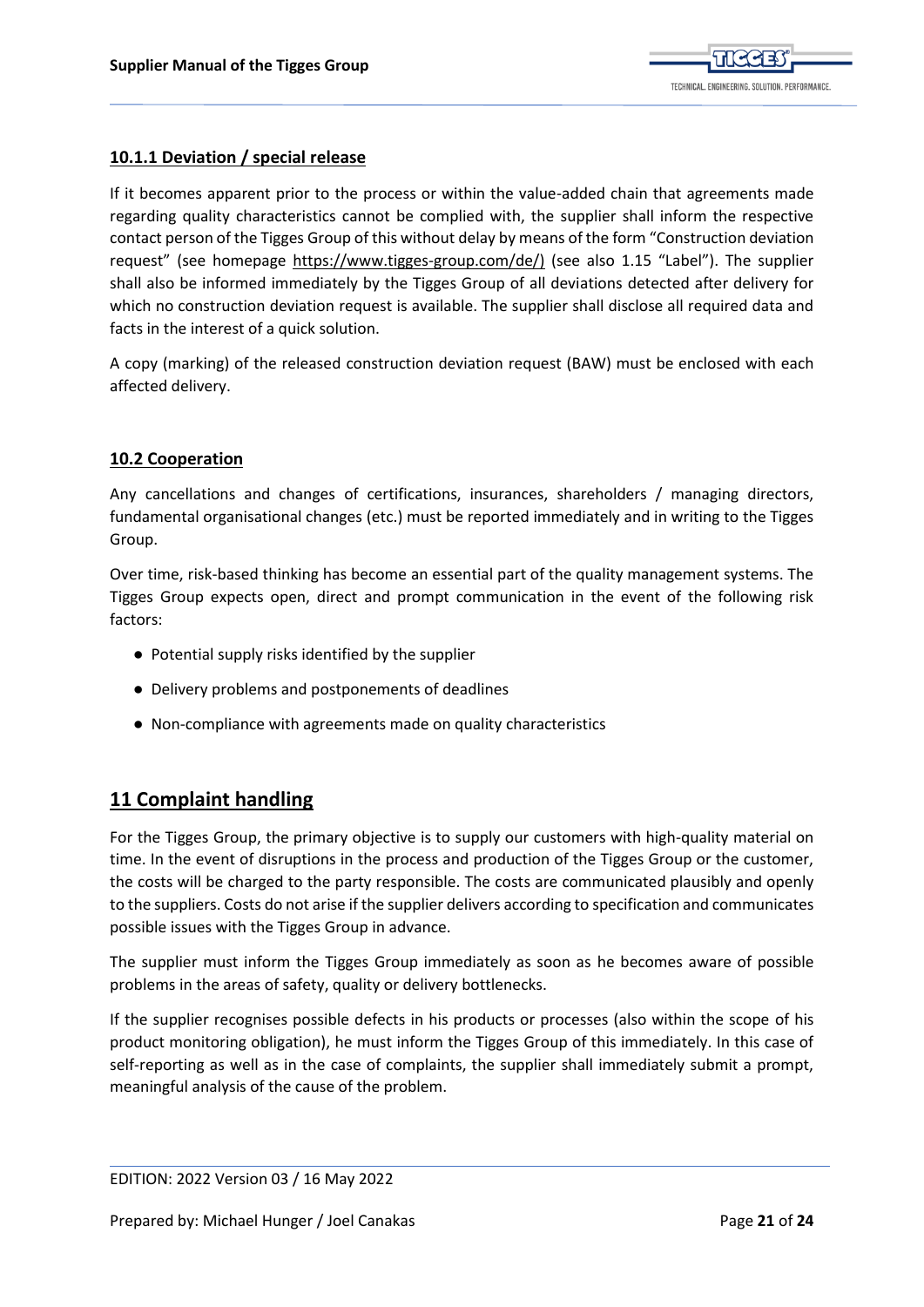If there is a risk of production interruptions at the Tigges Group or its customers as a result of the delivery of products which do not comply with the specifications, the supplier must, in agreement with the Tigges Group, provide a remedy by means of suitable immediate measures to be borne by the supplier (replacement deliveries, sorting/reworking, extra shifts, express transports, etc.).

The 8D method must be used for complaints and objections. The following deadlines apply here:

- **Within 48 h:**
	- ◯ 3D report to Tigges Group
- **Within 10 working days:**
	- ⃝ 8D report to Tigges Group

If these deadlines cannot be met, a written statement with the planned deadline must be sent to the Tigges Group. Without any feedback within the deadlines, the complaint is considered justified and accepted by the supplier.

The initiation of measures and transfer of these into action plans, including time planning and responsibility, is essential. The measures must ensure that the defect no longer occurs (elimination of the cause of the defect). The cause of the defect must be investigated for other products and processes. The supplier must independently conduct and evaluate an effectiveness check. In order to ensure that similar errors do not occur again in the long term, the organisational level must also be considered in addition to the technical cause in the course of the analysis of causes.

Depending on the problem, different techniques must be used in D4 to determine the cause, such as the 5-Why method or the Ishikawa diagram.

If the supplier does not have an 8D report form, it can be found on the homepage [\(https://www.tigges](https://www.tigges-group.com/de/)[group.com/de/\)](https://www.tigges-group.com/de/).

The Tigges Group reserves the right to carry out an effectiveness check on site with suppliers. For the processing of justified complaints, the Tigges Group will charge clarification and analysis costs of EUR 75 per complaint. This shall not preclude the assertion of higher costs for the inspection and examination of delivered, defective goods from the point of view of compensation for damages.

# <span id="page-21-0"></span>**[12 Severability clause](#page-1-0)**

Should one or more provisions of this manual be wholly or partially invalid or unenforceable or subsequently lose their validity or enforceability, this shall not affect the validity of the remaining provisions. The same shall apply if a loophole is found. The invalid or unenforceable provision or loophole shall be replaced by an appropriate provision which comes as close as possible to the content of the original provision.

# <span id="page-21-1"></span>**[13 Terms & abbreviations](#page-1-0)**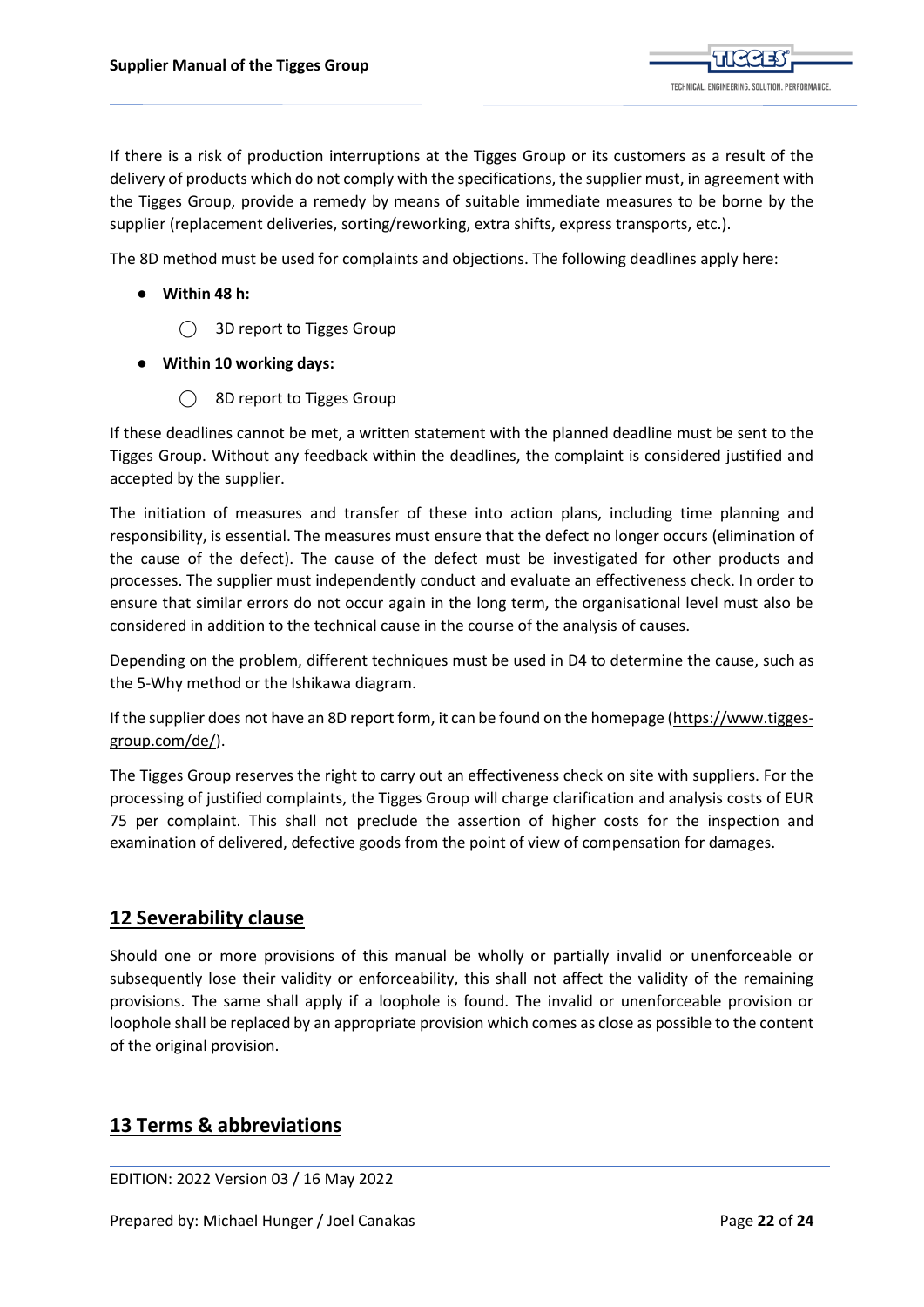

| <b>AIAG</b>  | <b>Automotive Industry Action Group</b>                                        |
|--------------|--------------------------------------------------------------------------------|
| <b>APQP</b>  | <b>Advanced Production Quality Planning</b>                                    |
| <b>BAW</b>   | Construction deviation (Bauabweichung)                                         |
| <b>BM</b>    | Special characteristics (Besondere Merkmale)                                   |
| cmk          | Machine capability                                                             |
| <b>COC</b>   | Code of Conduct                                                                |
| <b>CP</b>    | <b>Control Plan</b>                                                            |
| Cpk          | Process capability                                                             |
| <b>DIN</b>   | German Industry Standard (Deutsche Industrienorm)                              |
| <b>EDI</b>   | Electronic Data Interchange                                                    |
| <b>EC</b>    | <b>European Community</b>                                                      |
| <b>EMPB</b>  | Initial sample test report (Erstmusterprüfbericht)                             |
| <b>EN</b>    | European standards for products and services                                   |
| <b>ES</b>    | <b>Escalation stage</b>                                                        |
| EU           | <b>European Union</b>                                                          |
| <b>FB</b>    | Form sheet (Formblatt)                                                         |
| <b>FMEA</b>  | <b>Failure Mode and Effects Analysis</b>                                       |
| <b>NDA</b>   | Non-disclosure agreement                                                       |
| GmbH         | Limited liability company (Gesellschaft mit beschränkter Haftung)              |
| <b>IATF</b>  | <b>International Automotive Task Force</b>                                     |
| <b>IMDS</b>  | International Material Data System                                             |
| <b>ISO</b>   | International Organization for Standardisation                                 |
| <b>LLE</b>   | Long-term supplier declaration (Langzeitlieferantenerklärung)                  |
| <b>MFU</b>   | Machine capability survey (Maschinenfähigkeitsuntersuchung)                    |
| <b>MSA</b>   | <b>Measurement System Analysis</b>                                             |
| <b>OEM</b>   | Original Equipment Manufacturer                                                |
| <b>PCP</b>   | Production control plan                                                        |
| <b>PPAP</b>  | <b>Production Part Approval Process</b>                                        |
| <b>PPF</b>   | Production process and product release (according to VDA Volume 2)             |
| <b>PPM</b>   | Parts per Million                                                              |
| QM           | <b>Quality Management</b>                                                      |
| QS           | Quality assurance (Qualitätssicherung)                                         |
| QSV          | Quality assurance agreement (Qualitätssicherungsvereinbarung)                  |
| <b>REACH</b> | Registration, Evaluation and Authorisation of Chemicals                        |
| <b>RGA</b>   | Maturity assurance (Reifegradabsicherung)                                      |
| <b>RoHS</b>  | <b>Restriction of Hazardous Substances</b>                                     |
| <b>SAP</b>   | Systems, Applications and Products in Data Processing                          |
| <b>SOP</b>   | <b>Start of Production</b>                                                     |
| <b>SPC</b>   | <b>Statistical Process Control</b>                                             |
| <b>SQE</b>   | <b>Supplier Quality Engineer</b>                                               |
| UM           | Environmental management (Umweltmanagement)                                    |
| <b>VDA</b>   | German Association of the Automotive Industry (Verband der Automobilindustrie) |
| <b>VDB</b>   | Packaging Data Sheets (Verpackungsdatenblätter)                                |
| <b>WEEE</b>  | Waste Electrical and Electronic Equipment Directive                            |
| <b>WGM</b>   | Product groups manager (Warengruppenmanager)                                   |